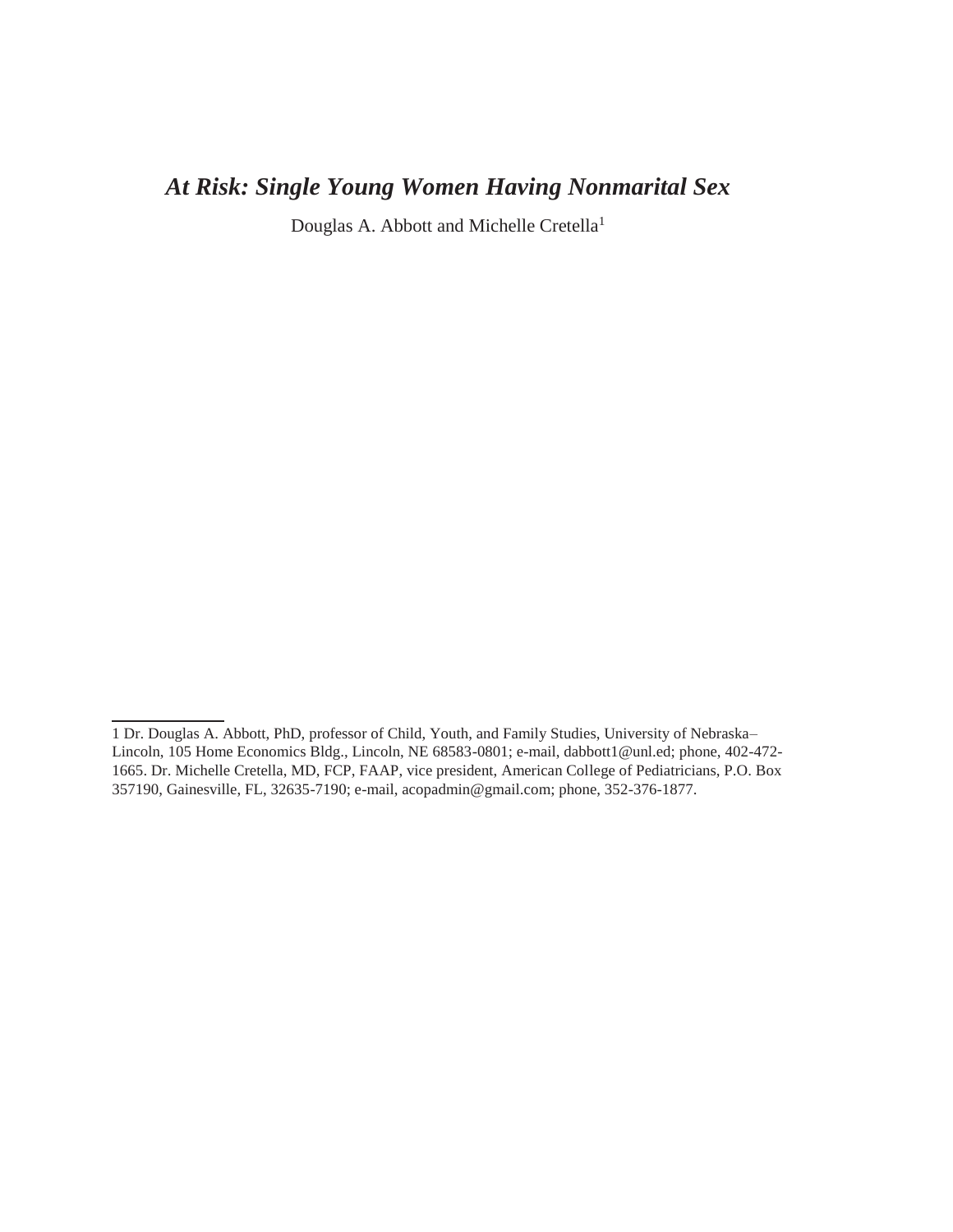# **Abstract**

The purpose of this paper is to provide a rationale for restoring the primary public-health principle of risk avoidance versus risk reduction when advocating for the reproductive health of young women. Many sexually active youth hold mistaken beliefs about the potential benefits of nonmarital sex; misconceptions are identified and explained. Due to the incomplete development of the adolescent brain, youth also have cognitive limitations that make many of them poor sexual decision makers, a phenomenon that is also explained. Finally, the physical, psychological, relational, social, and potential spiritual risks that young women disproportionately face when they have nonmarital sex are described. We conclude that these risks cannot adequately be addressed by a continued primary reliance on the secondary public health principle of risk reduction (such as the promotion of condoms and contraception); rather, risk avoidance needs to be emphasized.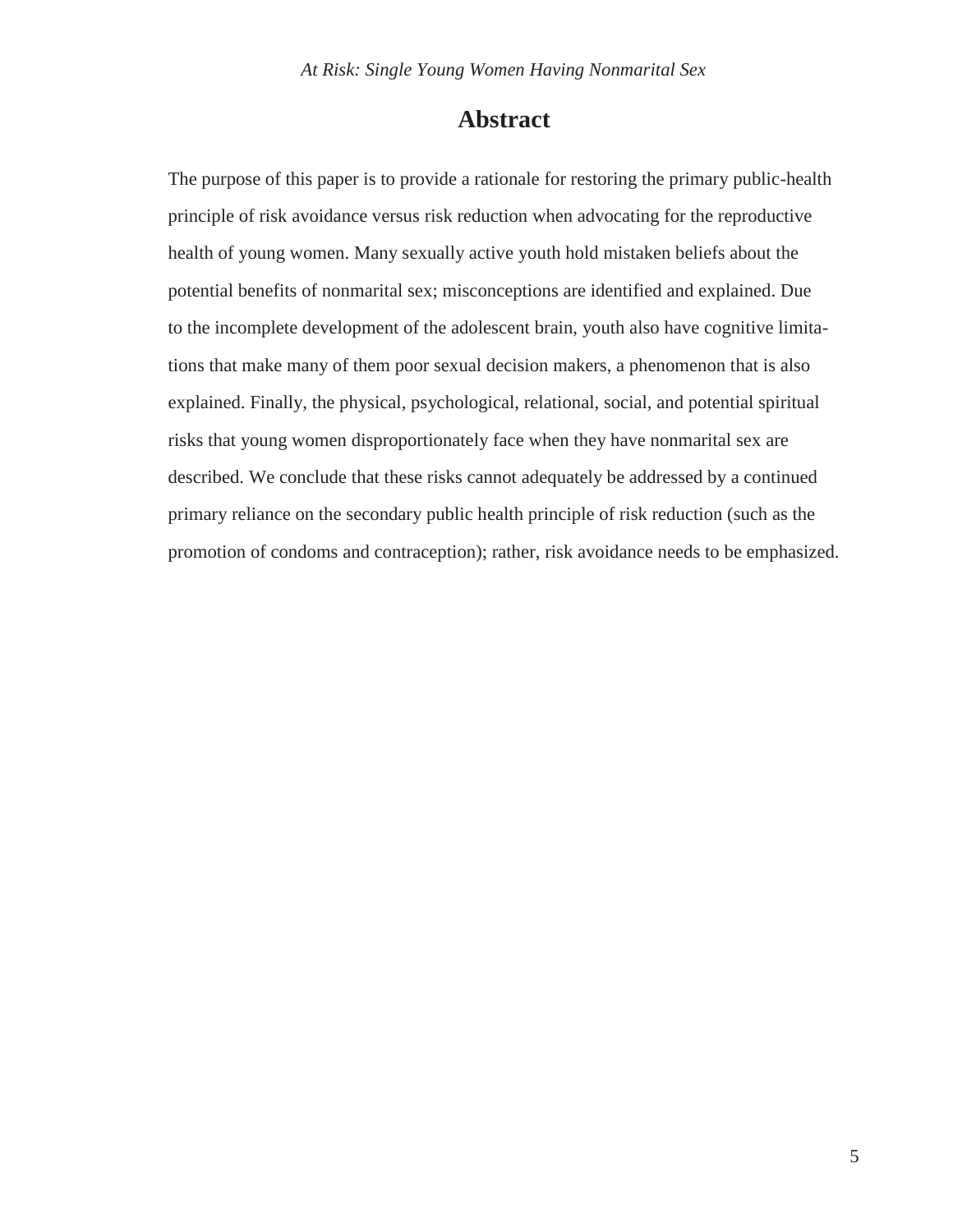# **At Risk: Single Young Women Having Nonmarital Sex**

*Sexual activity* is defined as bodily contact meant to give or derive sexual gratification; a chief form of sexual activity, of course, is sexual intercourse. Oral sex, anal sex, and vaginal sex are all forms of sexual intercourse that can spread many sexually transmitted infections (STIs). But intercourse isn't the only sexual activity that puts its participants at risk: Mutual masturbation also carries risk of transmitting some STIs.

The risks inherent in such activity are affecting those at progressively younger ages. In the United States, 20% of American youth initiate some form of sexual activity prior to 14 years of age (Sexual Health Statistics, 2006; U.S. Teenager, 2010), and 75% of graduating high school seniors have had vaginal sexual intercourse (Fast Facts, 2010).

There is significant medical and social science data to suggest that, in addition to the risk of unwed pregnancy, early onset of sexual activity disproportionately places young women at risk for STIs, mental illness, and dating violence (Grossman, 2007; Steenhuysen, 2008).To be sure, young men may also suffer negative consequences relative to unwed pregnancy, STIs, mental illness, and dating violence, but the heaviest burden resulting from these is borne by young women (Zavodny, 2001). Thus it is imperative that young people, especially young women, fully understand these risks before making decisions about nonmarital sex.

*Sexual abstinence* is the act of refraining from intentional sexual gratification, whether through fantasy, self or mutual masturbation, oral or anal orgasm, and vaginal intercourse. Sexual abstinence—also known as *risk avoidance*—is the only absolutely certain way to avoid the risks of unwed pregnancy, STIs, and the emotional, social, and relational harm associated with nonmarital sex. A survey of American parents and adolescents released in August 2010 by the Department of Health and Human Services revealed that a majority of Americans consider premarital sex unacceptable. This study, entitled the "National Survey of Adolescents and Their Parents: Attitudes and Opinions about Sex and Abstinence," found that approximately 70% of parents and just more than 60% of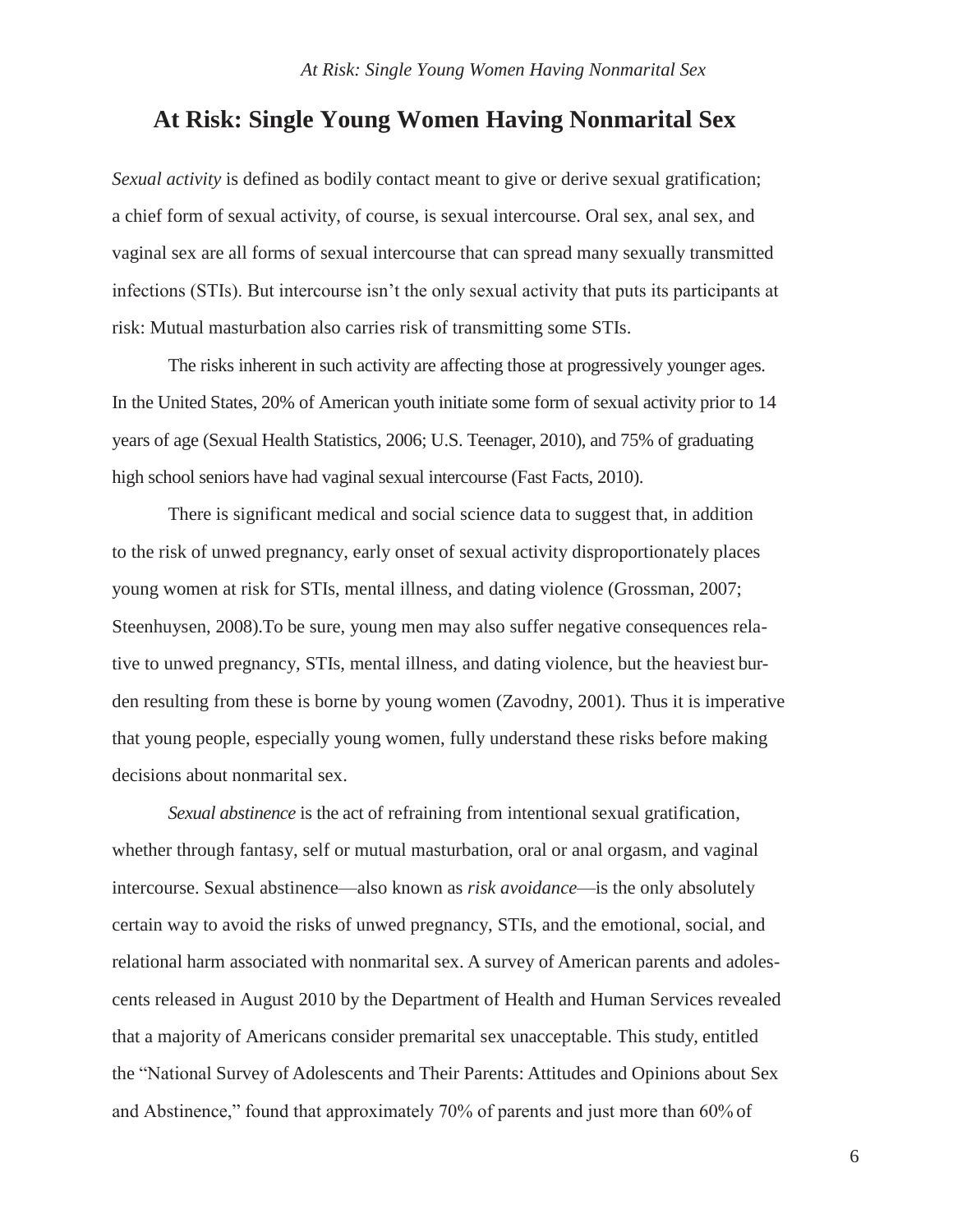adolescents believe that sex should occur only between those who are married (Olsho et al., 2009).

The surprising pervasiveness of this conservative cultural norm should encourage health-care providers and educators to find ways to effectively promote the primary public health principle of risk avoidance in the area of sexual risk-taking. Risk avoidance—in contrast to the secondary public health principle of risk reduction—guarantees every individual's right to optimal health. Consequently, promotion of risk avoidance in the area of sexual health should be vigorously pursued by all individuals regardless of personal worldview.

Seventeen published studies demonstrate a positive impact from school-based abstinence programs (Abstinence Works, 2010; c.f., Ericksen, Weed, Birch, White, & Evans, 2009; Jemmott, Jemmott, & Fong, 2010; Tortolero et al., 2010). The majority of these programs successfully delay onset of sexual debut by two years, and some have also been associated with decreased rates of teen pregnancy (Cabezon et al., 2005; Denny, Young, & Spear, 1999; Weed, Ericksen, Lewis, Grant, & Wibberly, 2008; Sather & Zinn, 2002). Clearly, delay of sexual debut among adolescents is possible and is beneficial not only to adolescents but to society at large (Manlove et al., 2002). It is our hope that this paper will aid parents and professionals alike in promoting optimal sexual health while eliciting a greater respect for women.

# **Why Do Youth Have Nonmarital Sex?**

One way to approach youth about the risk of premarital sex is to discuss what they believe are the benefits of sex before marriage (Abbott & Dalla, 2008). Recognizing these beliefs is not an endorsement of them, *but rather a prerequisite to effectively expose their limitations and liabilities*. The following findings come from two studies (Abbott& Dalla, 2008; Abbott & Stortvedt, 2012). Quantitative and qualitative data was collected from a group of 68 sexually active teens, and 60 sexually abstinent adolescents and 42 abstinent young adults (ages 17–26).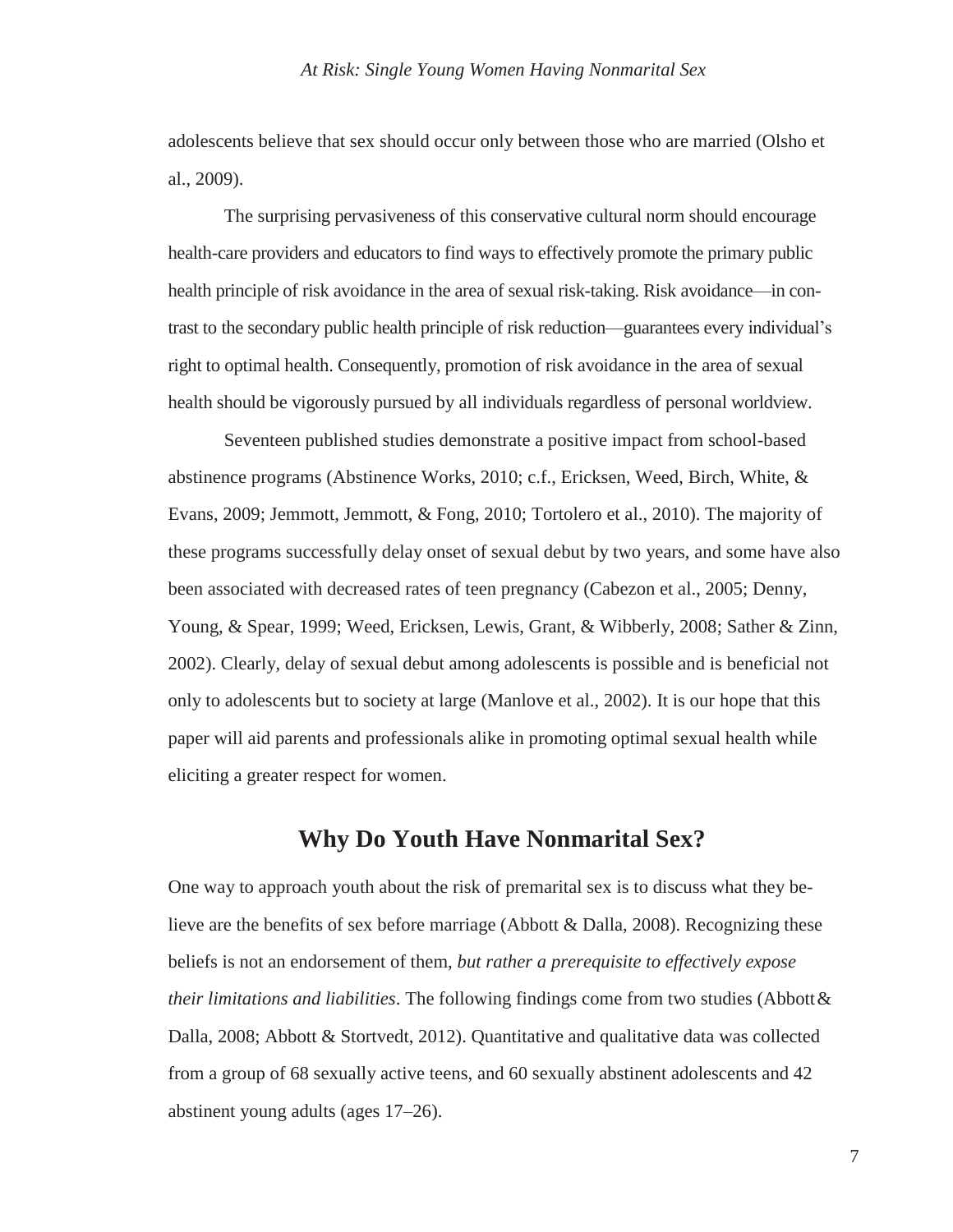# **Benefits of Sexual Activity as Perceived by Sexually ActiveTeens and Young Adults**

The sexually active teens surveyed by Abbott and Dalla (2008) reported five perceived rewards of engaging in nonmarital sex: (1) physical pleasure from foreplay and orgasm, (2) increased bonding and closeness to partner, (3) the ability to test sexual compatibility, (4) a demonstration of love as a natural part of a growing relationship, and (5) a way to avoid being teased or humiliated for being a virgin. Those dedicated to influencing the sexual behavior of youth cannot dismiss these perceived rewards, especially since there are significant limitations to each of them. In explaining this, the word *outcome*will be used instead of the word *reward*—while a reward also implies something desirable, an outcome may be positive or negative, healthy or unhealthy.

*Perceived Outcome #1 is that premarital sex provides physical pleasure* (Kunz, 2011; Steinberg, 2005). Sexually active teens made statements such as "It's fun," "Sex gives pleasure to both of us," and "It feels good, especially when you're hopped up on hormones." It's difficult to dispute claims of "pleasure," but physical gratification in a young, uncommitted relationship is fleeting. Juvenile sex has not been shown to enhance growth for self or partner, because at its heart, nonmarital sex is selfish. It is the momentary use of another's body to "relieve the pressure and anxiety built up by abstinence," as one teen admitted (Bryner, 2011).

*Perceived Outcome #2 is the belief that sharing physical intimacy brings increased closeness and bonding with the partner* (Gross, 2009; Steinberg, 2005). Teens commented that "It will bring you and your partner closer" or "It deepens the relationship." Increased closeness is more possible for young women than young men, who can more easily have sex without emotional attachment or deep caring for the well-being of the partner (Sprecher, 1988). The cognitive and biochemical basis for this gender difference will be explained in a later section of this paper. Even if sex is perceived as a positive bonding experience by both partners, however, statistics show that the rela-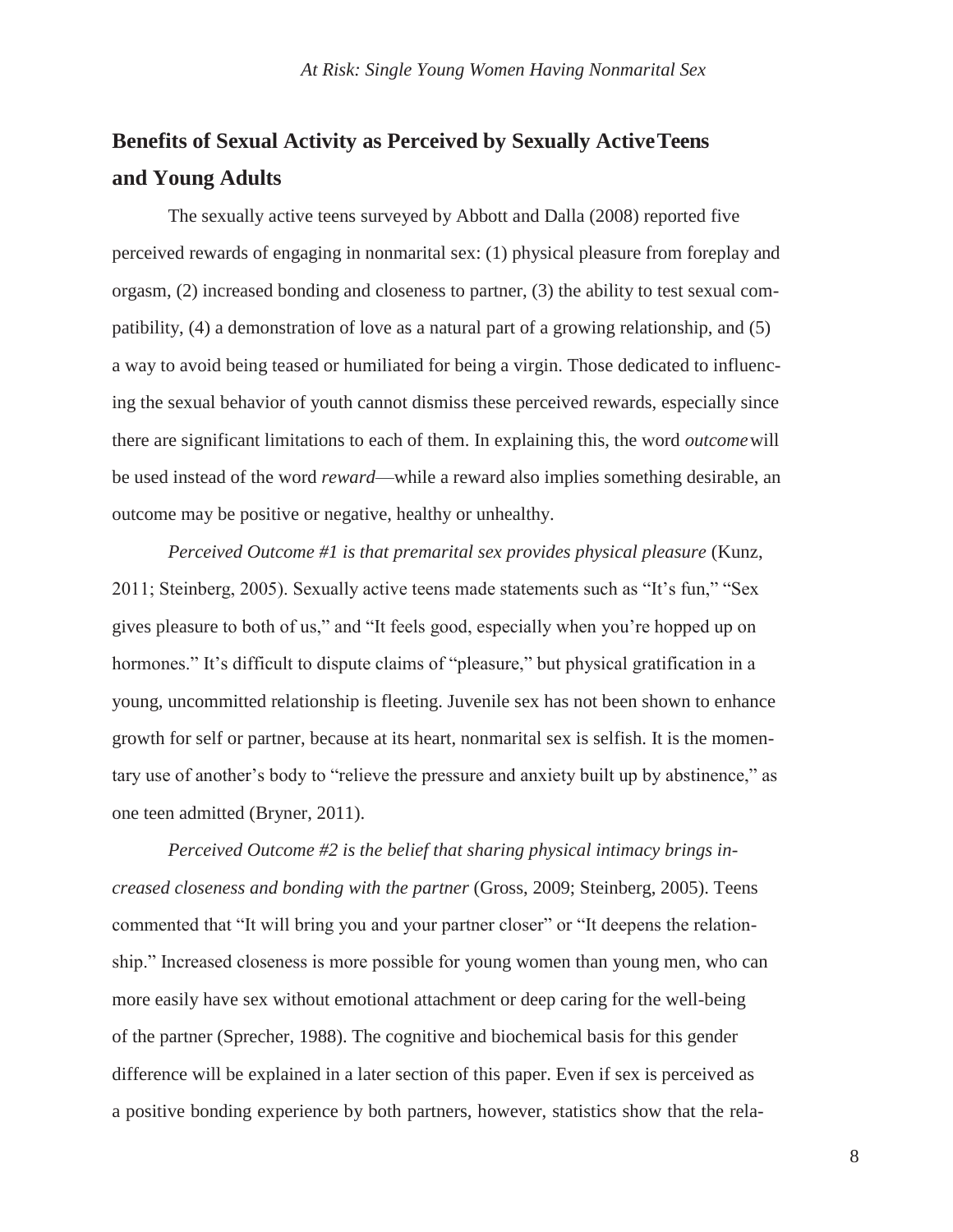tionship is unlikely to last past high school—so deep, physical intimacy is wasted on a temporary affair and temporary feelings (McIlhaney & Bush, 2008; Lavoie, Robitaille, & Herbert, 2000).

*Perceived Outcome #3 is the common belief that premarital sex is a way to test sexual compatibility.* Sexually active teens reported, "It sounds bad, but who buys a car without test-driving it?" Another argument is that "You won't be shocked, surprised or disappointed when you marry." It is a common belief among youth that one must try out a sexual relationship prior to marriage in order to guarantee sexual compatibility within marriage. Intuitively, this seems reasonable. People explore, research, and try out many things—from potential purchases to colleges and even careers—before committing to a final or long-term decision. Experience generally broadens a person's perspective, increases knowledge, and improves judgment.

There are, however, some exceptions to this general rule. One example is taking illegal drugs. Trying out methamphetamine will not improve one's judgment or enhance one's decision-making capacity with regard to drug use. The same is true for premarital sex. Research has demonstrated that premarital sexual experience is not predictive of later marital sexual satisfaction (Day, 2010). In fact, having many—or, in fact, any—sexual partners before marriage, including one's future spouse, may be harmful to achieving marital sexual satisfaction. Nonvirgins who eventually marry or cohabit do not report higher levels of sexual satisfaction than do virgins who marry (Crooks & Baur, 2011). And persons who have had sex before marriage not only are more likely to be unfaithful and or divorce (Hsiu-Chen, Lorenz, Wickrama, Conger, & Elder, 2006), but also are more likely to have difficulty adjusting to marriage and are less likely to experience marital happiness, satisfaction, and love (Finger et al., 2004). Some of this difficulty appears to result from one spouse comparing the other with past sexual partners.

Research shows that those who have had sex before marriage are less likely to experience marital happiness, satisfaction, and love (Finger et al., 2004). And, on aver-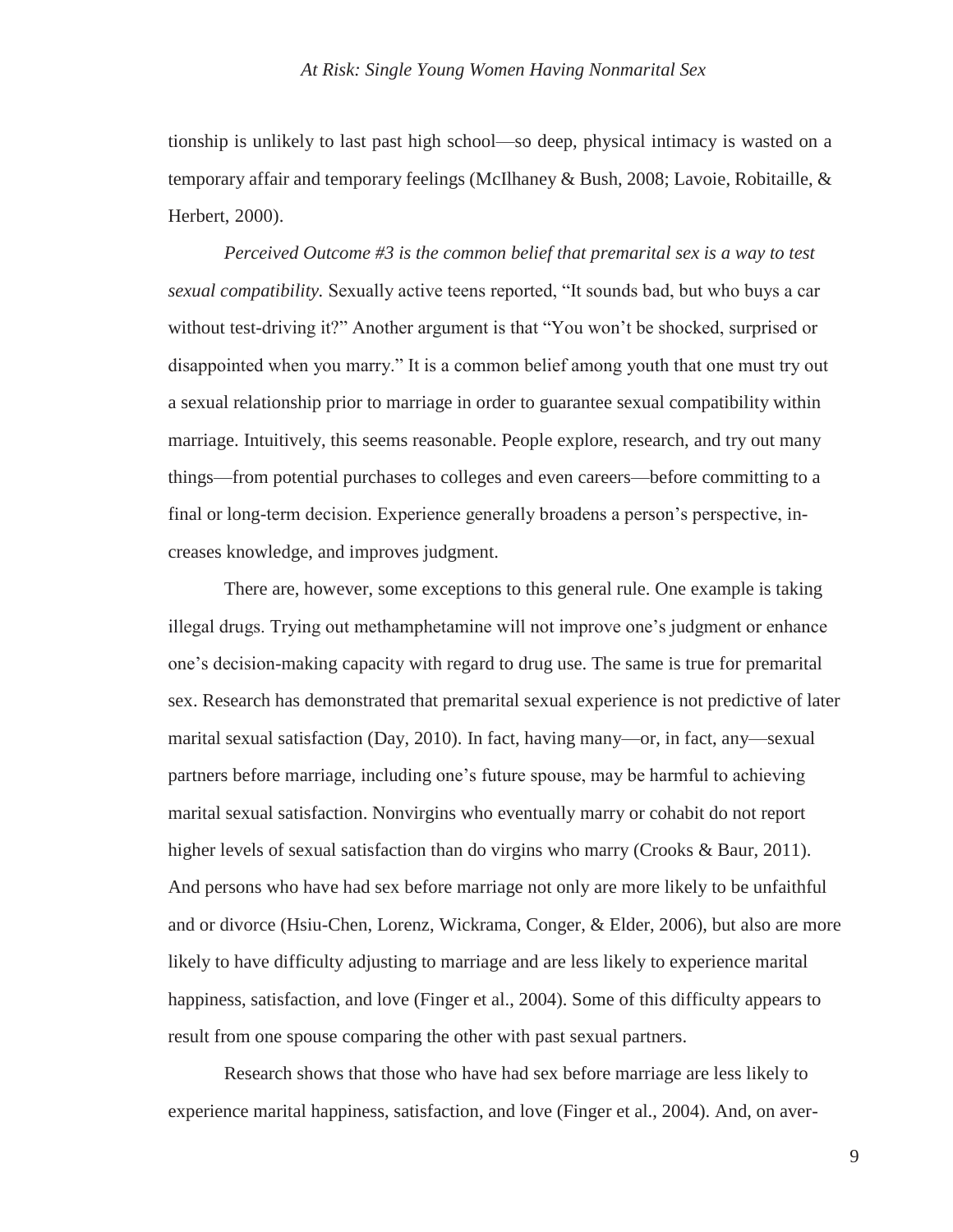age, marriages preceded by cohabitation are 46% more likely to end in divorce (DeMaris & Rao, 1992; cited in Popenoe and Whitehead, 2002).

Achieving good sex in marriage is not dependent on prior love-making experience but on the love-making qualities possessed by both partners. These include kindness, unselfishness, humor, playfulness, and the ability to openly communicate needs and desires. Sexual satisfaction in marriage is one of those rare situations where prior experience is not needed (Abbott, 2011; Byers, 2005; Haavio-Mannila & Kontula, 1997; Litzinger & Gordon, 2005; Young, Luguis, Denny, & Young, 1998).

*Perceived Outcome #4 is the belief that premarital sex is a way to show love in a growing relationship and that it is a natural progression of serious dating that may lead to a more stable marriage*. Sexually active teens commented that "Sex is a sign of love." "It is a natural part of the relationship." "Sex is OK if a person is in a steady, loving relationship" (Abbott, 2011, p. 18). Some sexually active teens seem to believe that marital happiness is primarily related to sexual satisfaction. Sharing sexual intimacy certainly taps into one aspect of love, but it is not in and of itself a guarantee of marital success or satisfaction.

*Perceived Outcome #5 is the belief that one will avoid being teased or embarrassed for being a virgin*—a benefit of being sexually active that does not have lasting value. All teens face teasing—if not for one thing, then for another. It's just part of growing up. In many circumstances, abstinent youth are in the minority among peers and friends and are occasionally teased or ostracized by peers (Abbott & Dalla, 2008). However, Abbott and Dalla (2008) could find no empirical evidence to support the notion that being sexually active made one more popular and/or well regarded by friends or peers. There is certainly the possibility that a young woman who won't have sex will be rejected by some young males, but this does not seem to be a common occurrence among those who report being abstinent (Abbott & Dalla, 2008).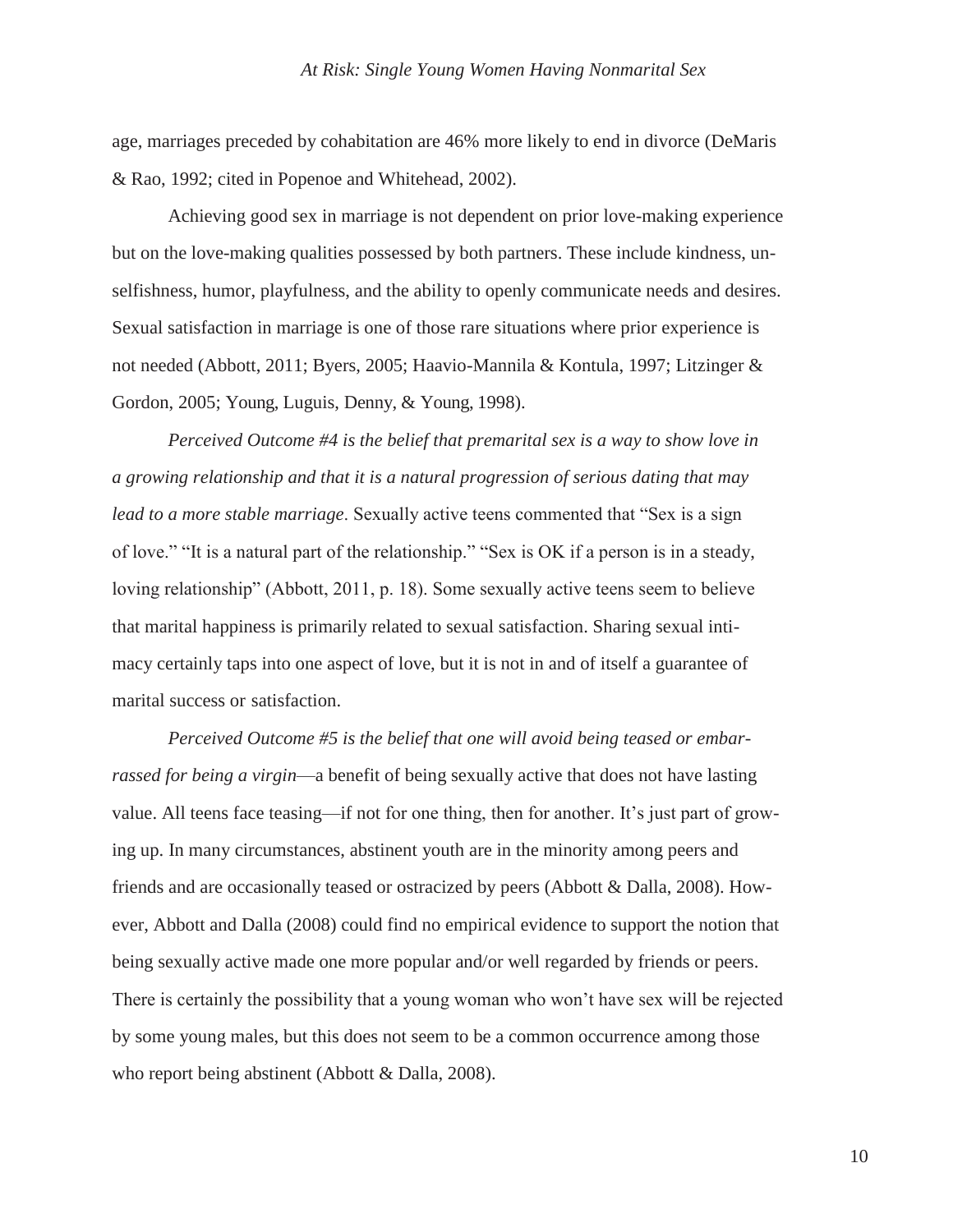## **Benefits of Abstinence as Seen by Abstinent Youth**

It is interesting to compare the perceived benefits reported by sexually active youth with those reported by the sexually abstinent. Nearly 80% of the abstinent teens reported that the main benefit of abstinence was *no worry about pregnancy or STIs*.

Second in importance, stated by almost half the youth, was that *abstinence until marriage would strengthen and preserve their future marriages*. One teen said, "My future husband will know that I love him because I waited for him." Another said, "Choosing abstinence before marriage makes one's relationship with one's wife or husband more special than if one had already had sex with earlier partners." Another said that sex was "a special gift to the future spouse" and would make sex in marriage more enjoyable (Abbott, 2011, p. 21).

Third, nearly half the youth reported that *abstinence makes them feel emotionally healthy*. Abstinent youth reported feeling good about themselves and positive about the future (Abbott, 2011).

The fourth important benefit reported by 25% of the youth was *more self-respect and self-esteem*. As one respondent said, "Self-esteem increases from resisting temptation." Another believed that "many people respect those who are abstinent and some wish they could be that way too" (Abbott, 2011, p. 22). Nearly one in five youth believed that having sex before marriage would bring shame and guilt over disappointing parents, friends, or God.

Finally, another fifth of the sample stated that a benefit of abstinence was the *avoidance of emotional pain if and when the relationships failed*, as most do in adolescence and early adulthood*.* The ache and hurt of having shared such intimacy and then having the relationship end can be devastating for some youth and can lead to depression and even thoughts of suicide (Teen Suicide Statistics, 2012; Portner, 2001; Teen Suicide Statistics, 2012).

Empirical data suggests that each of these perceptions about the benefits of sexual abstinence is correct, as will become evident in the second half of this paper.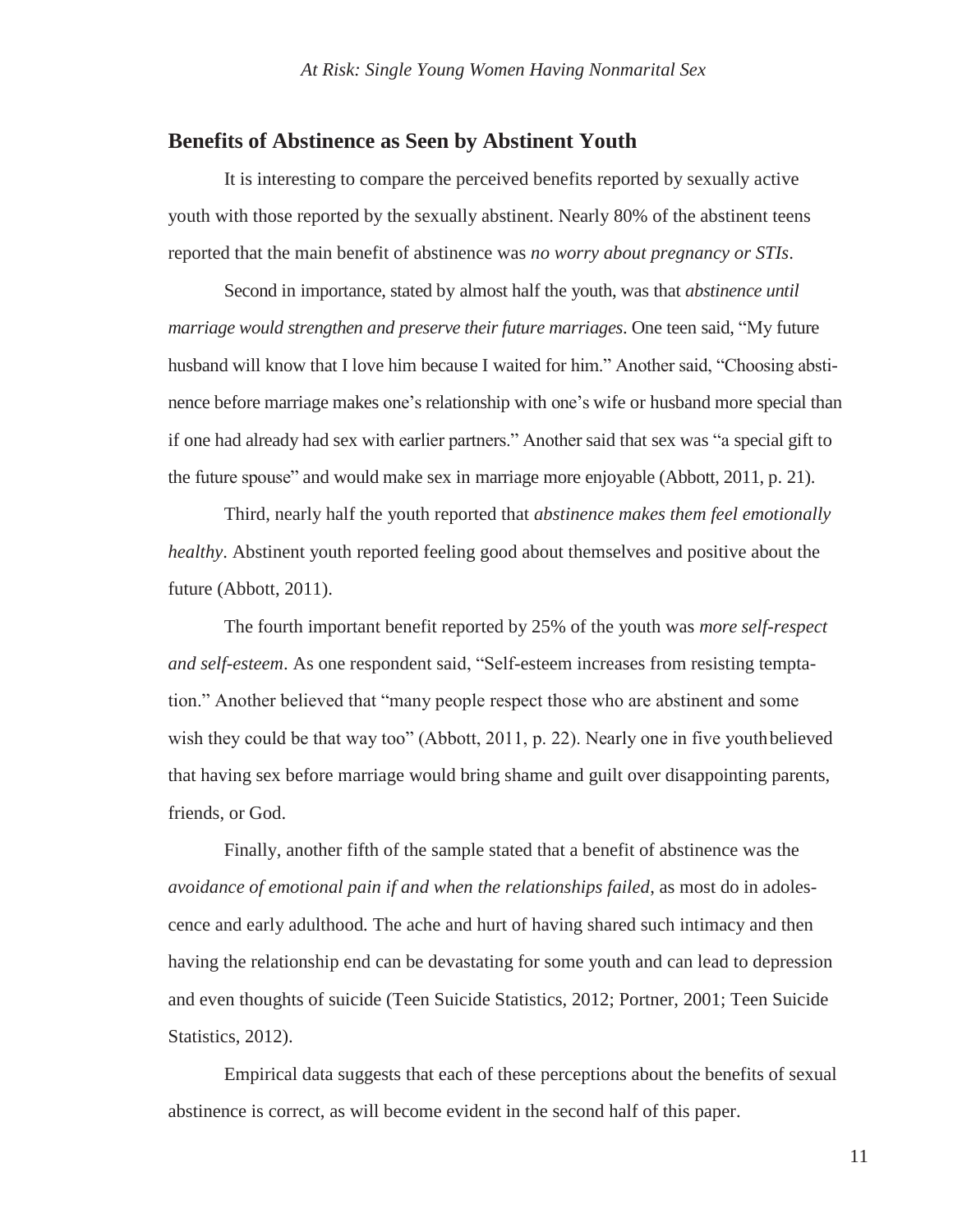## **The Adolescent Brain: AWork in Progress**

In addition to the previously discussed misperceptions about nonmarital sex, youth who engage in sex before marriage often make poor decisions due to their stage of brain development. The prefrontal cortex of the brain—the master center for executive functioning, judgment and restraint—does not fully mature until the mid-twenties. For this reason, the authors have defined both teens and young adults under age 26 as *youth*. As a result of this physiological reality, many young adults are still in the adolescent phase of brain development (Giedd, Blumenthal, Jeffries et al., 1999; McIlhaney & Bush, 2008).

Barbara Strauch, a medical science editor for *The New York Times*, spent nearly a year interviewing the top researchers in the field of adolescent brain development including Jay Giedd, Chuck Nelson, Marian Diamond, Francine Benes, and LarrySteinberg—and concluded, "The teenage brain may be briefly insane. ..... The teenage brain is in flux, maddening and muddled" (Strauch, 2003, p. 8).

The MRI (Structural and Functional Magnetic Resonance Imaging) has improved the ability of neuroscientists to view brain development *in vivo* and to follow changes over time. It has also allowed experts in the field to see that adolescent brains are not yet structurally mature—a reason why youth do not possess the same capacity as adults for consistent intellectual judgment and mature impulse control (Nelson et al., 2002; Silveri et al., 2006; Yurgelun-Todd, 2007).

Major structural growth of the preadolescent brain begins three to four years before puberty with an overproduction of gray matter, consisting of neurons, dendrites (treelike branches from each neuron), and synapses (junctions across which impulses pass via neurotransmitters from one neuron to another). This increase in gray matter expands the potential to think and learn in novel and creative ways. However, during mid and late adolescence, dramatic *neural pruning* occurs. Unused or infrequently used neurons and their connections atrophy, while the remaining neural pathways are strengthened. This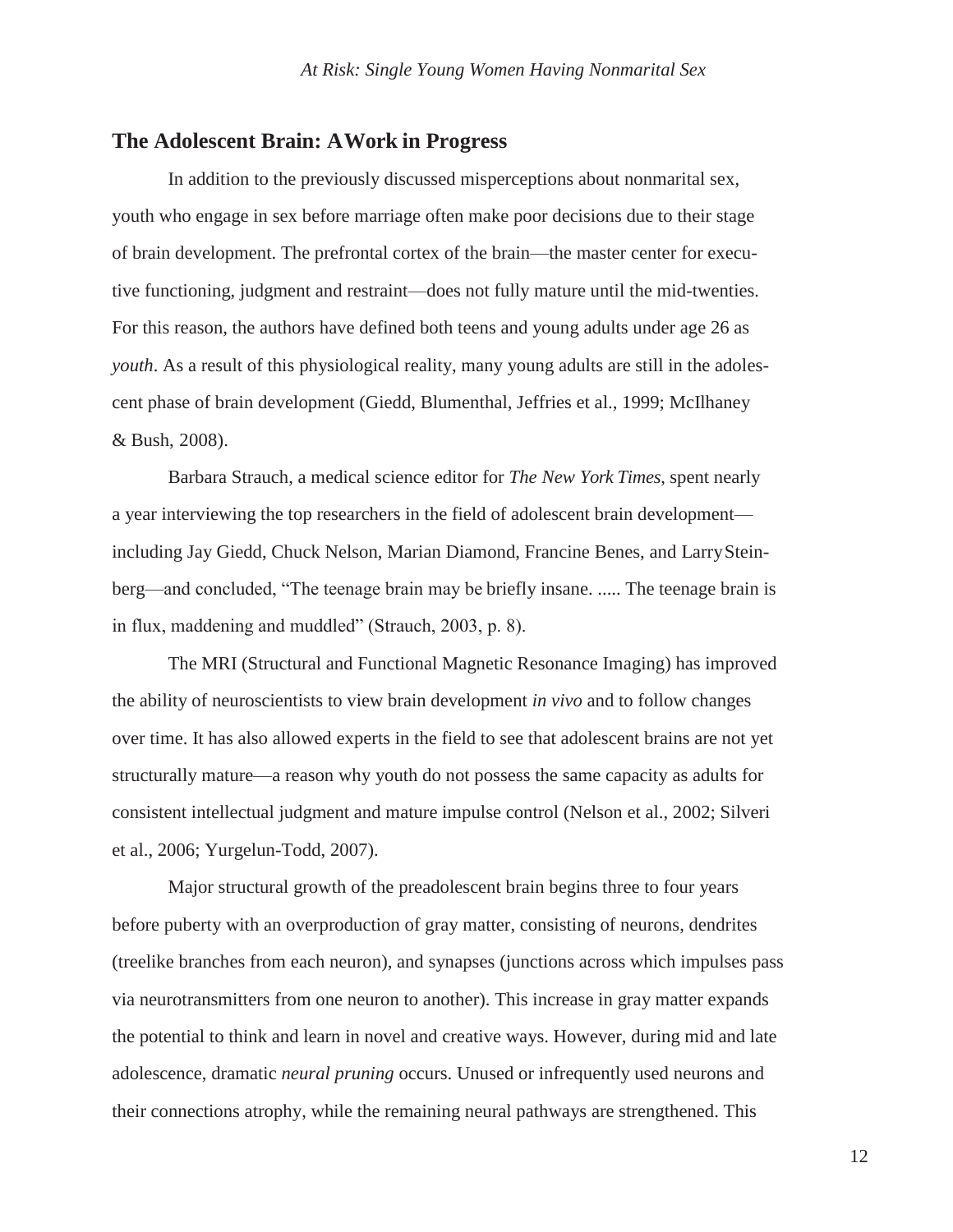process can be likened to pruning fruit trees of unwanted growth so that the remaining branches will grow and produce more fruit (Giedd et al., 1999; Steinberg, 2005).

In addition to pruning, *nerve myelination* occurs. Myelin is a fatty substance that coats and insulates nerves, increasing the speed and efficiency of electrochemical transmissions in the brain. This process is similar to the way that insulating electrical wires improves their conductivity. Pruning and myelination cause "the brain [to become] leaner and more efficient" and adolescent reasoning capacity to increase (Weinberger, Elvevag & Giedd, 2005, p. 1).

Those processes don't change the fact that the structure of the brain responsible for reasoning and critical thinking is not fully mature before the midtwenties. The prefrontal cortex of the brain, located behind the forehead, enables a person to (a) manage impulses, (b) regulate emotions, (c) forgo immediate pleasure for long-term gains, (d) reason hypothetically, (e) weigh positive and negative consequences, and (f) plan for the future (Casey, Galvan & Hare, 2005; Fuster, 2002; Giedd, 2004). The immaturity of this portion of the brain explains much of the inability of adolescents to properly interpret experience and to make healthful decisions.

Psychiatrist and neuroscientist Jay Giedd summarized the significance of this fact, stating, "Adolescents have the passion but no brakes [in the midst of emotionally charged situations] until they are *twenty-five*" (Strauch, 2003, p. 33 author's emphasis). Thus, many adolescents and young adults lack the full adult capacity to reason, judge, and control emotional responses (Yurgelun-Todd, 2007). Dr. Miriam Grossman postulates that this is one reason why adolescents fail to use condoms and contraception correctly and consistently despite repeated instruction and demonstration of use. When students in comprehensive sex education classes are taught and allowed to practice putting condoms on bananas or dildos, for example, they are in an emotionally neutral setting. The ability to correctly and consistently "use condoms" in this classroom setting is no guarantee that the same correct and consistent use will occur in the throes of passion (Grossman, 2009).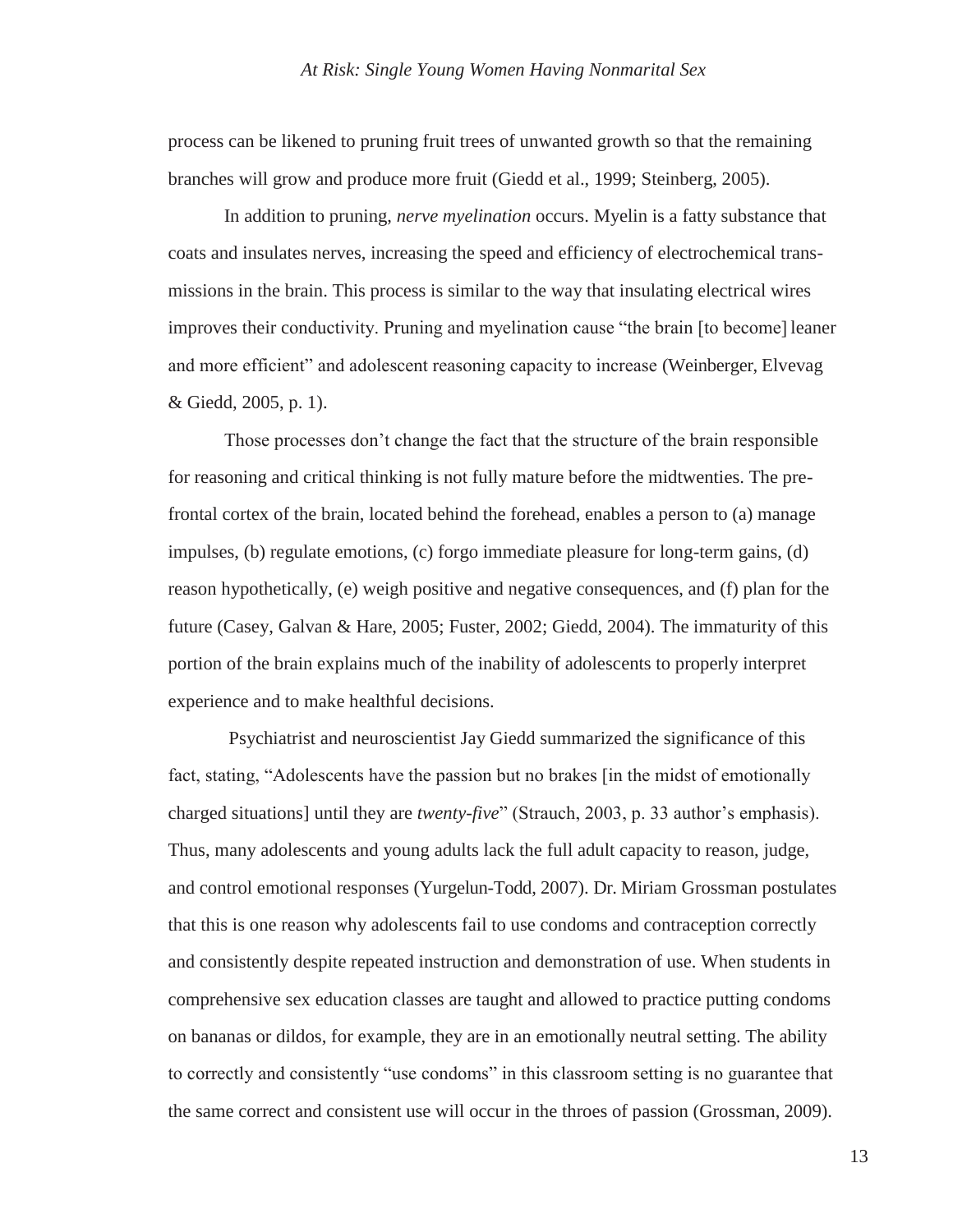## **Common Cognitive Limitations during Adolescence**

The fact that the adolescent brain is in a dramatic state of structural flux accounts for at least 11 common cognitive limitations that render adolescents and young adults poor candidates for engaging in nonmarital sexual activity (Berk, 2007; Feldman, 2008; Santrock, 2008; Steinberg, 2005; Walsh, 2005). These limitations vary from one person to another, are more likely to occur in younger teens than in older young adults, and may not all occur simultaneously.

1. *Long-term consequences of behavior are often unanticipated or ignored*. Youth tend to focus on the here and now. They rarely look ahead and think to themselves, "If I do this now, it could lead to that in the future. Maybe I should reconsider my actions in light of my long-term goals."

2. *Youth have limited impulse control*. As a result, passion and pleasure can drive behavior—resulting in irrational and illogical choices. They may not want to participate in a particular activity, but the emotion of the moment may propel them into reckless behavior. For many teens, getting pleasure now is better than enjoying satisfaction later—even if later satisfaction would bring greater rewards. In other words, they may not be capable of conducting an unbiased cost/benefit analysis regarding potential behaviors and outcomes.

3. *The adverse consequences of risky behaviors are frequently underestimated.* 

Youth believe they are impervious to the negative costs and penalties of dangerous behavior that others may suffer. This adolescent perception of invulnerability creates in them a belief that they can get away with heavy drinking, fast driving, or unprotected sex without suffering any of the associated consequences. They simply believe the negative outcomes will not happen to them.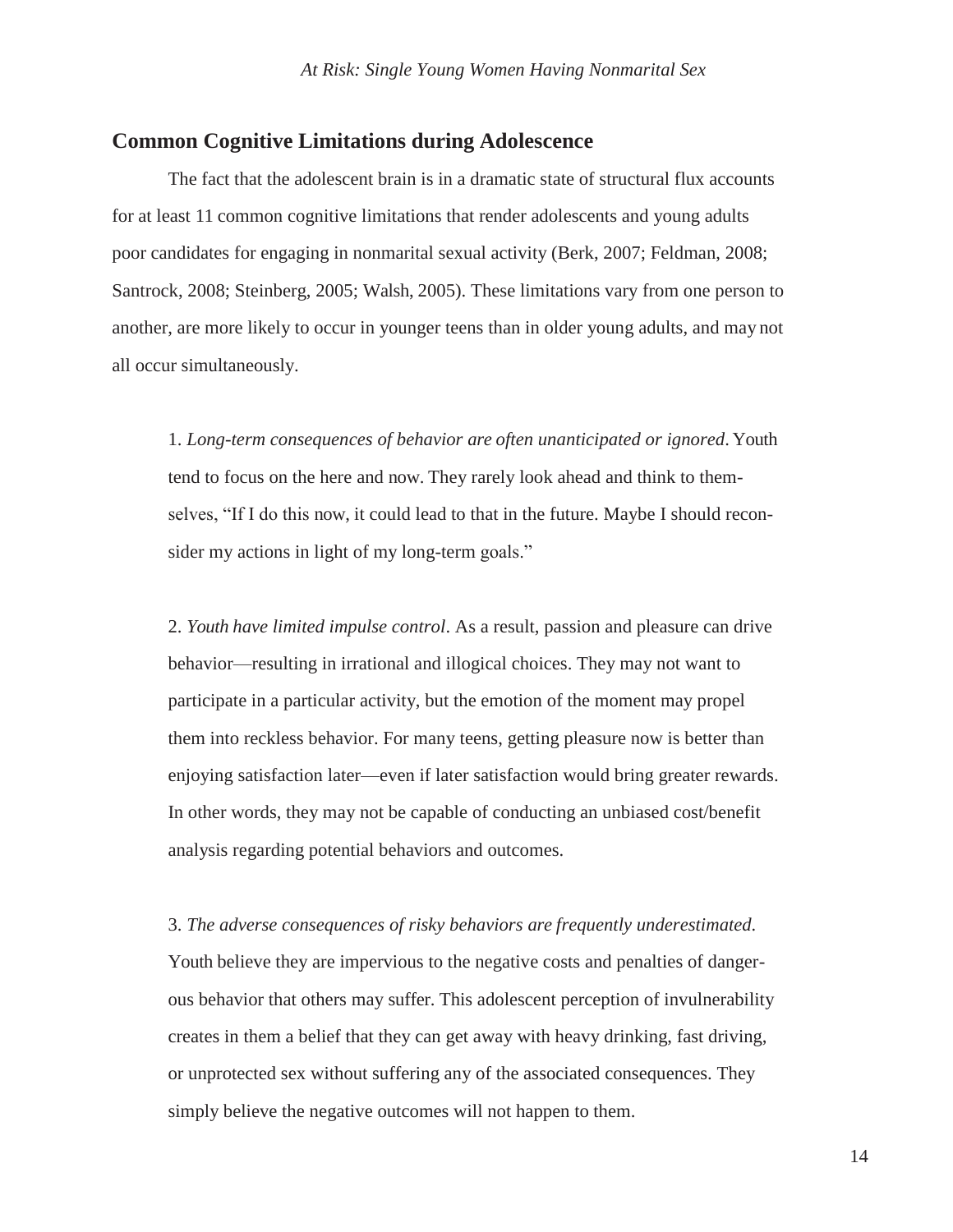4. *Personal values that are not fully formed can be overwhelmed by peer pressure, media propaganda, and situational factors*. Because adolescents may be susceptible to influences that push them away from their values and goals, a youth may cave in to the whims and wishes of others.

5. *Youth egocentrism limits a teen's ability to empathize with peers and family members,* though they can show great enthusiasm and sympathy for just causes (such as the homeless or mistreated animals). Their egocentrism may "blind" them from perceiving the potential harm their actions may have on others. In this state of self-absorption, they may fail to ask, "How will my behavior affect this person for good or ill? Who else could be adversely affected by my actions?"

6. *Strong emotions can overwhelm rational thinking*. Teens tend to do things based on gut feelings or expectations of the peer group instead of on well-reasoned thought. They may also act contrary to what they know they should do.

7. *Moral reasoning is precarious*. Issues or actions that had previously been clearly black or white now become gray. Teens are skeptical of parental, societal, cultural, or religious values that proscribe behavior, even if they intellectually believe the prohibitions make sense. As they see faults and hypocrisy in parents and other adults, they may begin to question almost everything. They may also justify breaking rules because others are doing it—and may lie, cheat, or steal with ease if a good excuse is handy.

8. *Youth are often overly self-conscious*. They imagine that their appearance and/ or behavior are the constant focus of peers and adults. This imaginary audience makes them more vulnerable to self-criticism and subject to the opinions of the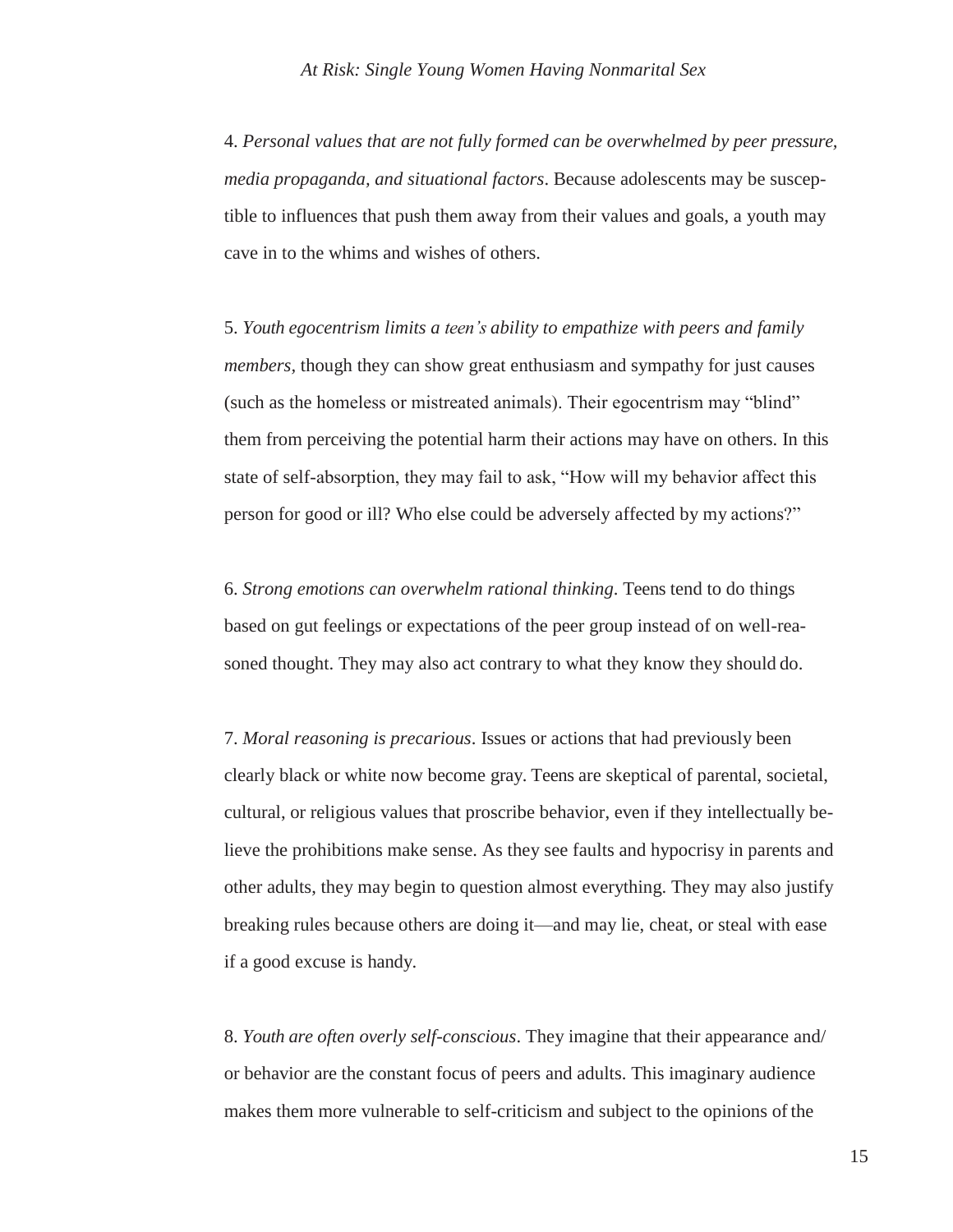### *At Risk: Single Young Women Having Nonmarital Sex*

peer group. They may be more worried about how they look to peers than about doing what they know is right.

9. *Convergent thinking dominates youth problem-solving*. Youth rely on their unique experience and current knowledge to solve present problems. A single-solution answer is the usual outcome. Divergent thinking—the capacity to derive novel, multiple solutions to various predicaments—is an emerging skill for adolescents.

10. *Youth may misinterpret other people's emotional reactions*. They often misread the verbal or behavioral cues in interpersonal communications, and as a result are often easily hurt and offended. For example, a teen who is explaining a bad day at school sees a parent frown and look away. The teen quickly becomes angry because she misinterprets the parent's scowl as disapproval or criticism when, in fact, the parent wasn't thinking about the teen's story at all.

11. *Alcohol and other drugs affect the teen brain more dramatically than the adult brain*. The young brain is more sensitive to any type of chemical imbalance. Even small amounts of alcohol or marijuana, for example, can significantly impair the adolescent's ability to reason and make prudent choices (Brown, Tappert, Granholm, & Delis, 2000).

Taken as a group, these deficiencies present difficulties in adolescent and young adult thought and behavior—hormones are flowing, but the restraining power of the brain has yet to fully engage and put the brakes on foolish or risky behavior (Giedd, 2004). Thus, youth lack strong emotional control, often fail to reason logically, rarely plan ahead or envision adverse consequences, tend to make impulsive choices, and often overreact emotionally to real or imagined counsel or correction. Youth lack the capacity to foresee the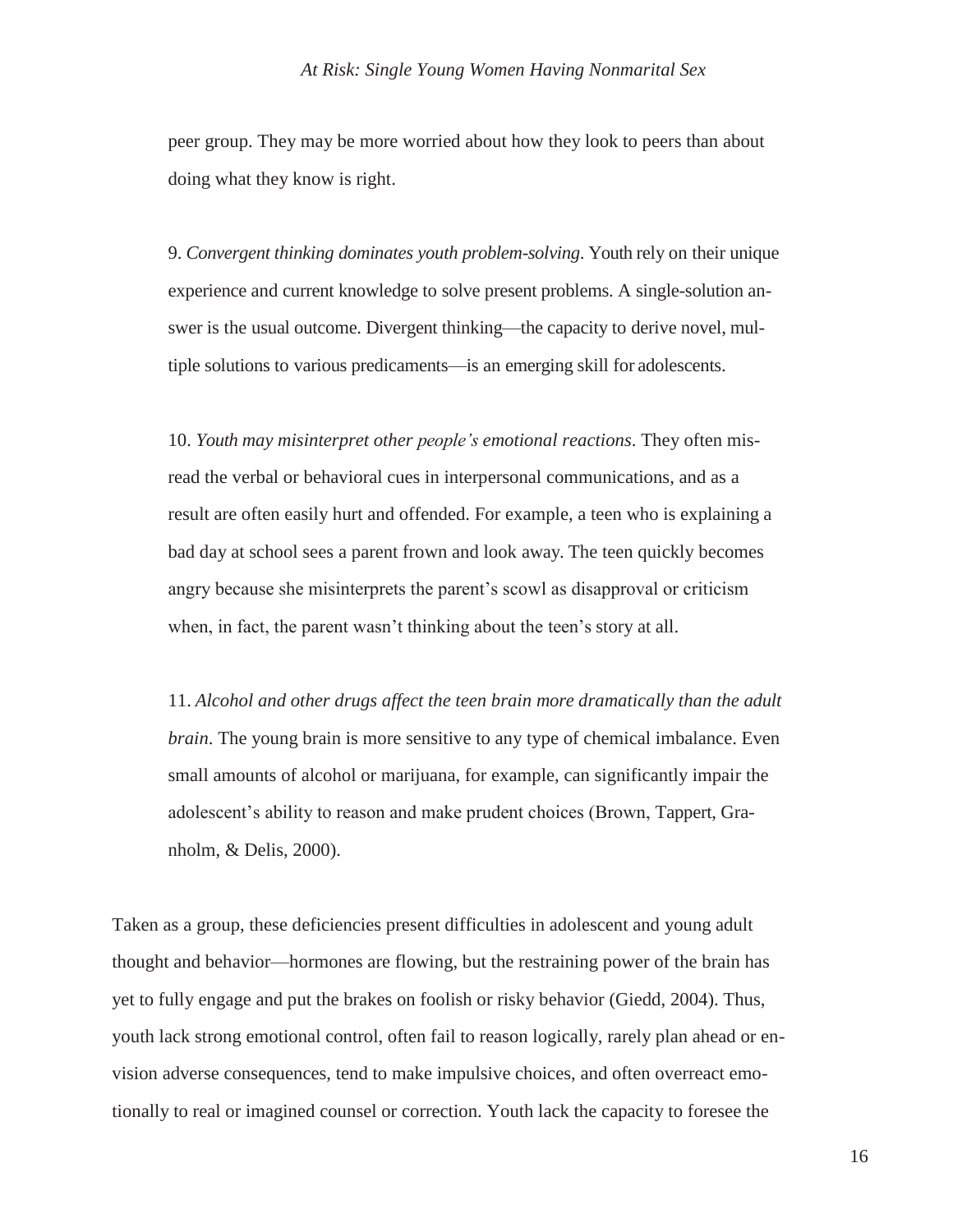possible ramifications that sex can have not only upon them, but also upon their partners (Abbott, White, & Felix, 2010; Carr, 2007). Daniel Weinberger and colleagues (2005) summarize the cognitive limitations of the adolescent brain this way:

Teens are not the same as adults in a variety of key areas such as the ability to make sound judgments when confronted by complex situations, the capacity to control impulses, and the ability to plan effectively. Such limitations reflect, in part, the fact the key areas of the adolescent brain, especially the prefrontal cortex that controls many higher order skills, are not fully mature until the third decade of life. . . are full of promise . . . but neurologically they are not adults. (p. 3)

Consequently, youth require parents, mentors, and others in authority to function as a surrogate prefrontal cortex for them (McIlhaney & Bush, 2008).

# **Risks to Young Women from Nonmarital Sex**

Thus far we have reviewed common misperceptions about premarital sex among youth and the inherent cognitive limitations of adolescents. We now turn attention to describing the biological reasons why young women are at a proportionately greater risk for experiencing more challenging or harmful physical, psychological, and relational consequences from premarital sex than the young men with whom they have sex (McIlhaney & Bush, 2008; Waller, Hallfors, Halpern, Iritani, Ford, & Guo, 2006).

# **Physical Consequences for Women**

### **Unwed Pregnancy**

The prevailing approach to preventing unwed pregnancy—particularly among teens—is to promote the use of condoms and hormonal contraceptives. This "pregnancy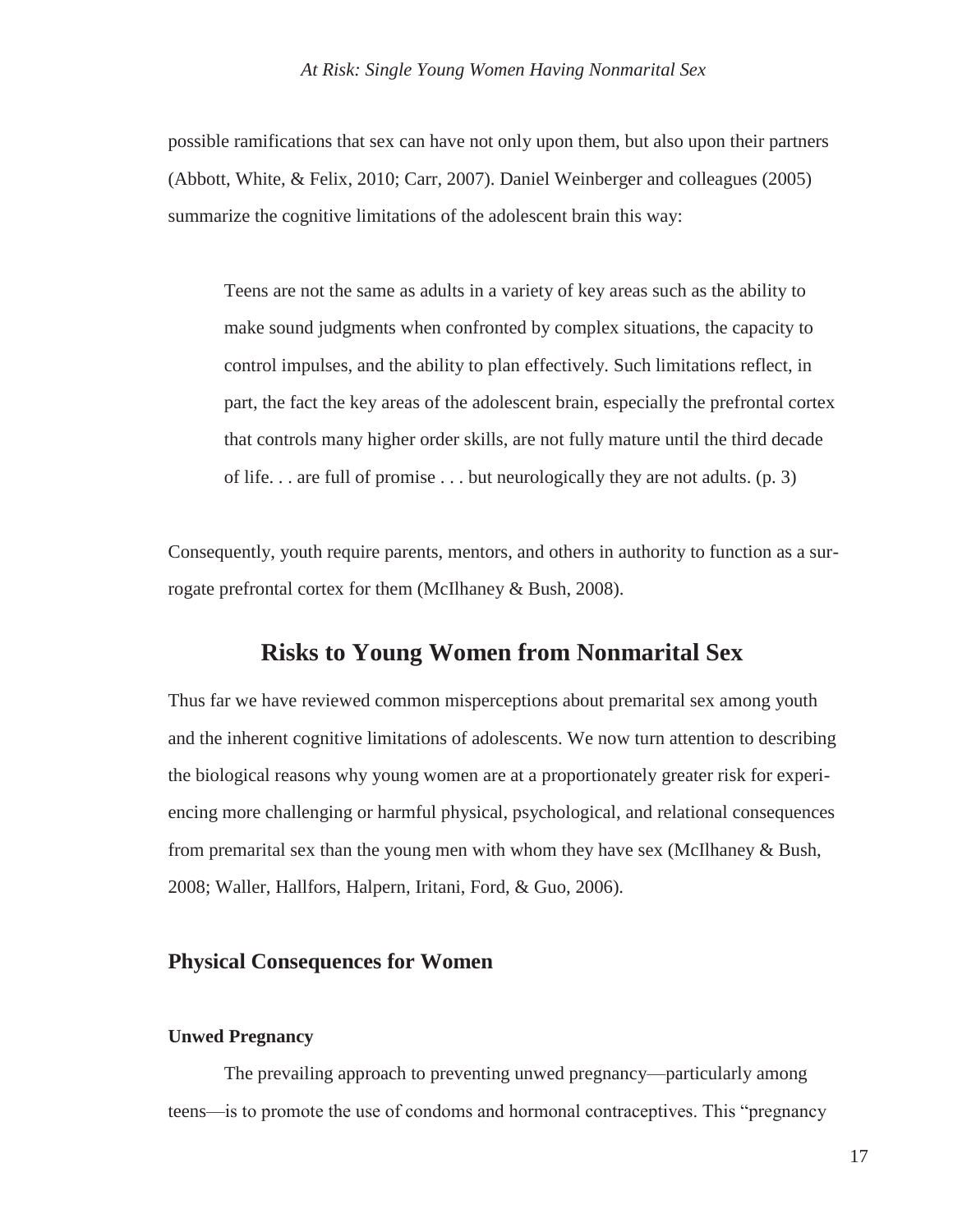as a disease" model, however, fails on three counts. First, teens do not appear to have the cognitive ability to use artificial contraception as efficiently as do adult women. Second, the chemicals and hormones in contraceptives can have adverse side effects for some women, resulting in nausea, weight gain, blood clots, increased blood pressure, increased risk of gallbladder disease, and increased risk of liver tumors (CDC, 2010c). And third, many unwed pregnancies occur beyond the teen years because more women are actively choosing to have children without marriage (Sheffield, 2011).

In 2010, nearly 1.5 million children were born outside of marriage. The majority of these infants (825,000) were born to women between the ages of 20 and 29; another 15% were born to mothers between the ages of 30 and 39; and 400,000 were born to teenagers aged 15 to 19 (CDC, 2010b). Clearly, fertility is not a disease—but the adverse medical, social, emotional, educational, and vocational consequences of unwed pregnancy in general, and of teen pregnancy in particular, are significant (Kearney, 2009; Terry-Humen, Manlove, & Moore, 2001). The medical, psychological, and financial support for these women, and for their often fatherless children, costs the United States government more than \$11 billion a year (Sheffield, 2011).

The most recent statistics from the Guttmacher Institute indicate that in 2008, an estimated 750,000 teen girls became pregnant (Kost & Henshaw, 2012). Adolescent pregnancy results in decreased educational and vocational opportunities for the mothers, an increased likelihood of the family living in poverty, and significant risk for negative longterm outcomes for the children. For example, children of adolescent mothers are more likely to be born prematurely and at a low birth weight; suffer from poor health; perform poorly in school; run away from home; be abused or neglected; and grow up without a father (Guttmacher, 2006; quoted in The Institute for Research and Evaluation, 2007).

Regarding the use of contraceptives by teens, roughly 60% of sexually active American teens report using a condom or birth control pills, but few do so correctly and consistently (Guttmacher, 2010a). It has been reported that 20% of teen women between the ages of 12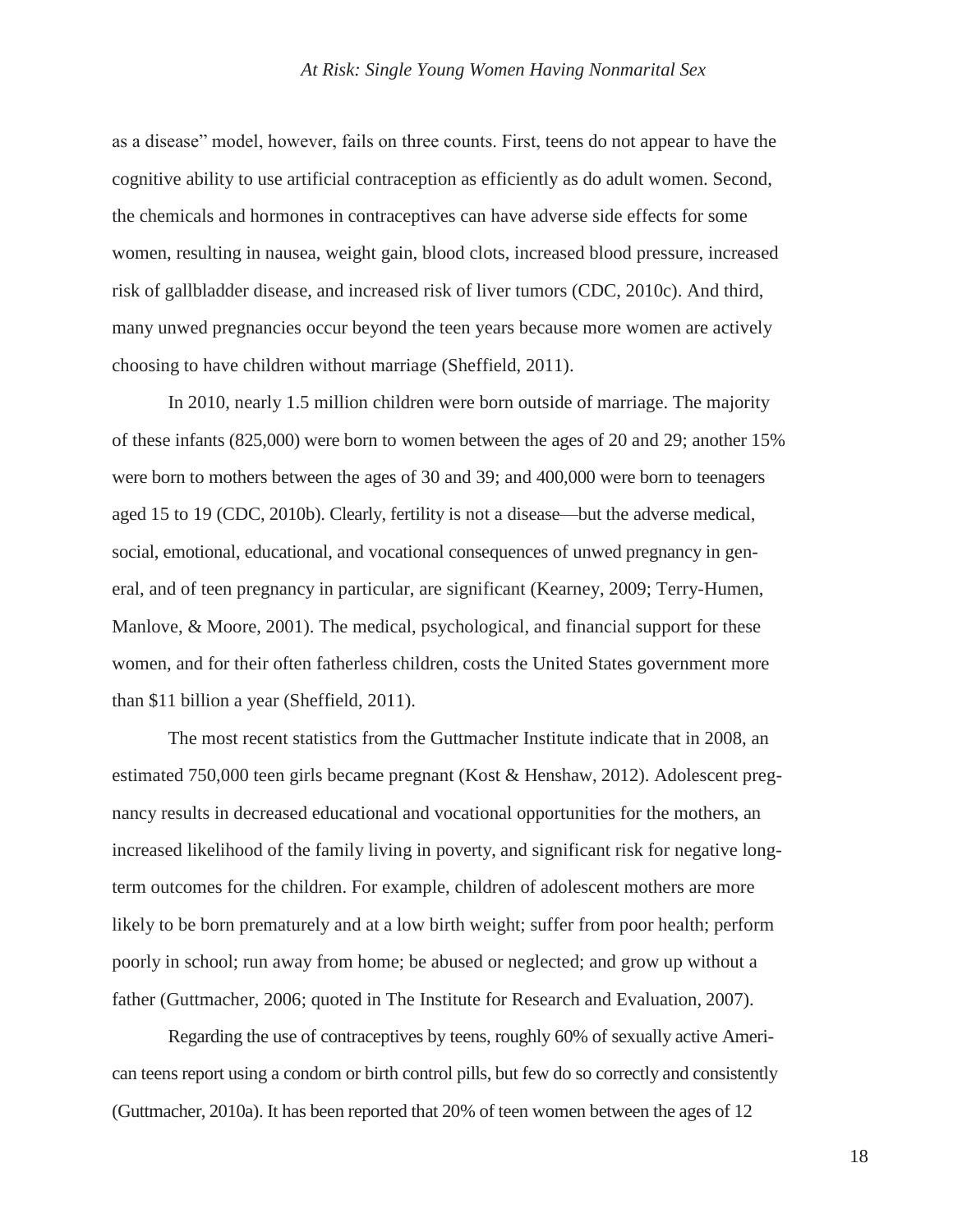and 18 will become pregnant within the first six months of being on a birth control pill (Dinerman, Wilson, & Duggan, 1995). Moreover, nearly 50% of cohabiting teens become pregnant within a year of starting oral contraceptives as compared to only 8% of married females over age 30 (Fu, Darroch, Haas, & Ranjit, 1999). The disparity in these rates between women under age 30 and those over age 30 has remained largely unchanged over the last decade (Kost, Singh, Vaughan, Trussell, & Bankole, 2008). Clearly, reliance on the "pregnancy as disease / risk reduction" model for preventing unwed pregnancy is insufficient.

#### **Sexually Transmitted Infections (STIs)**

Young women are significantly more likely to contract an STI than are young men. For example, if an adolescent female has chlamydia and engages in a single act of intercourse with a male who is *not* infected, his risk of acquiring the infection is 30%. However, if a young man has chlamydia and engages in one act of intercourse with a female who is *not* infected, her risk of acquiring infection is 90% (Sultan, 2004). Similarly, nearly 75% of HPV infections occur in females between the ages of 15 and 25 (Indman, 2010).

There are physiological reasons for the difference: The vagina, cervix, and uterus are warm, moist, dark environments conducive to the growth of bacteria and viruses. Natural cleaning occurs only during menstruation, about once a month. In addition, women under the age of 21 produce thinner cervical mucus and have a more physiologically immature cervix. The cervix is composed of two different cell types: rectangular columnar cells and flat squamous cells. Columnar cells are less resistant to infection than are squamous cells. Women in their early twenties and younger have columnar cells that are continually transforming into squamous cells. The area of the cervix where this occurs is called *the transformation zone*. Due to the high cellular turnover, this area is susceptible to both infection and carcinogenic transformation. In addition, hormonal contraception enlarges the transformation zone in young women, placing them at even greater risk.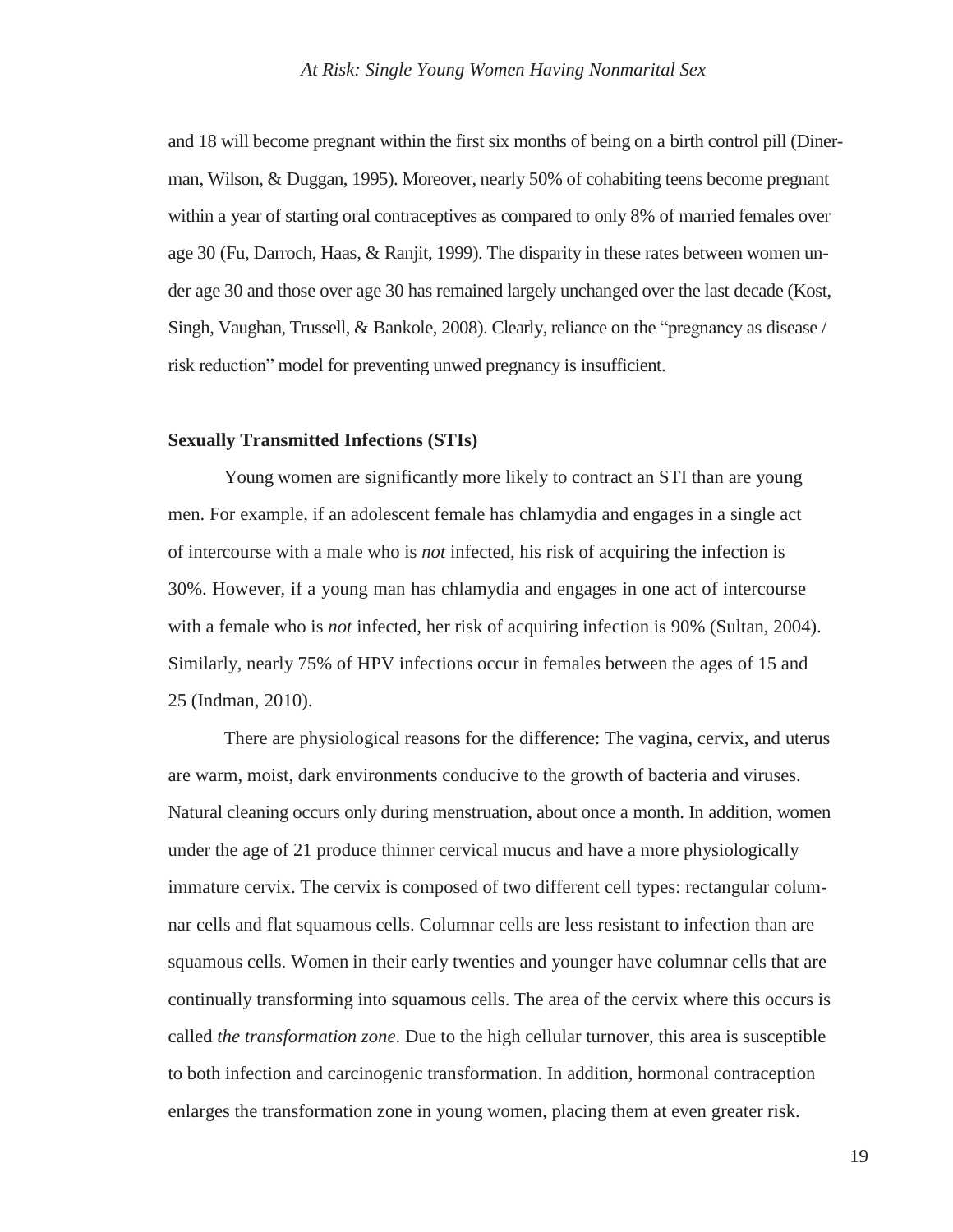The penis, in contrast, is external, readily cleaned, and dry, and the male urethra is regularly flushed out, making men less prone to acquiring STIs. Additionally, while the majority of STIs are asymptomatic for both genders, when symptoms are present it is easier for men to notice those symptoms—such as genital lesions, ulcers, sores, warts, or a purulent penile discharge—that would alert them to seek treatment *(*CDC, 2010b).

#### **Pelvic Inflammatory Disease (PID)**

If a woman becomes infected with either chlamydia or gonorrhea, she has a one in five chance of developing pelvic inflammatory disease (PID) (Guttmacher, 2010b). PID is most commonly a complication of chlamydia or gonorrhea that involves the uterus, fallopian tubes, and ovaries. Symptoms may include pain in the abdomen, pain during intercourse and/or urination, vaginal discharge, and/or irregular menstrual bleeding. PID can lead to chronic pelvic pain as well as the scarring of the fallopian tubes, which places women at risk for both ectopic pregnancy and infertility. Although PID is curable with antibiotics, scarring significant enough to cause infertility may have already occurred by the time the disease is diagnosed and treated. Consequently, women who develop PID have a one in five chance of becoming infertile—in other words, an estimated 150,000 to 200,000 American women lose their ability to have children each year because of this complication (Guttmacher, 2010b).

Even if chlamydia is successfully treated before scar tissue forms, women may still be at an elevated risk for infertility. When the chlamydia bacterium dies, it releases a protein called hsp, similar to a protein produced by early human embryos. A woman's immune system may produce antibodies to the hsp protein, and a pregnant woman's immune system may not distinguish between the two similar proteins. This causes an autoimmune reaction that results in recurrent miscarriages for some women. (Grossman, 2007).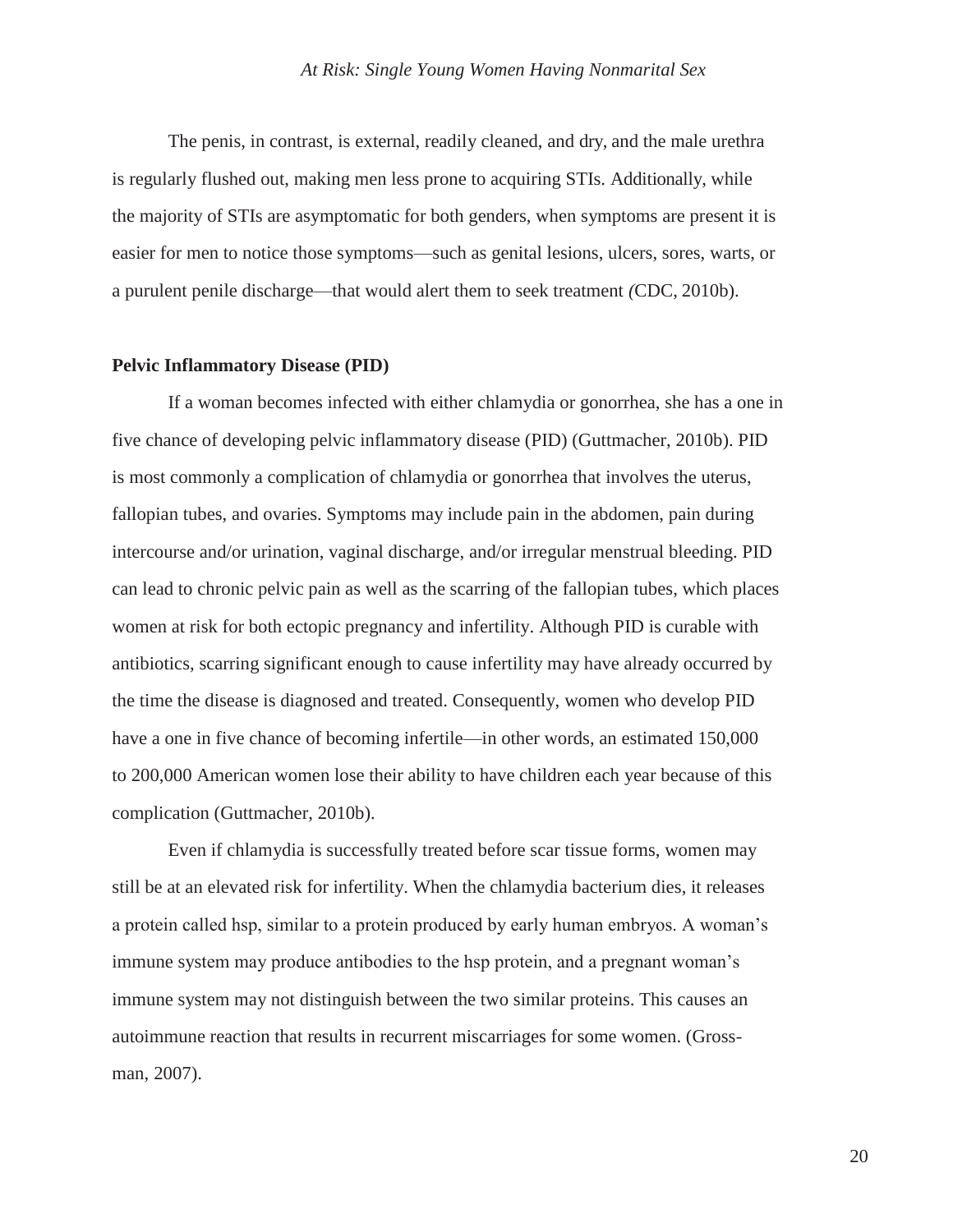### **Emotional Risks to Women**

Surveys of college students have shown that 25 to 30% of women who have casual sex suffer some psychological and emotional consequences ranging from mild guilt to worry about negative consequences (STIs and pregnancy) and even acute anxiety and depression (Grossman, 2007). Moreover, McIlhaney and Bush (2008) reported that after controlling for confounding factors, sexually active young women were three times more likely to experience depression and three times more likely to have attempted suicide as compared to their sexually abstinent peers. In addition, young unmarried women who become pregnant and choose abortion may also suffer emotional distress over the abortion for many years (Grossman, 2007). During the last decade, emerging research suggests that innate gender differences may underlie these negative emotional risks.

The first brain-imaging study comparing brain areas activated in women and men during sexual arousal was published in 2002 (Sax, 2005). Men had significant activity in the base of the brain, especially the hypothalamus. Women, on the other hand, showed proportionately greater activity in the cerebral cortex. A 2004 study at Emory University replicated these results (Sax, 2005). This finding partly explains what many, including UCLA psychologist Anne Peplau, have observed: "[W]omen's sexuality tends to be strongly linked to a close relationship. For women, an important goal of sex is intimacy; the best context for pleasurable sex is a committed relationship. This is less true for men" (Sax, 2005).

If a young woman decides to have nonmarital sex, she is probably hoping for three things: (1) emotional closeness, (2) increased commitment, and (3) physical pleasure. However, when a young man has premarital sex, his reasons are similar but in a different order: (1) physical pleasure, (2) emotional closeness, and (3) increased commitment—something that's not absolutely required. In other words, women have sex primarily for relationship reasons while young men are primarily seeking physical pleasure without commitment (Sax, 2005).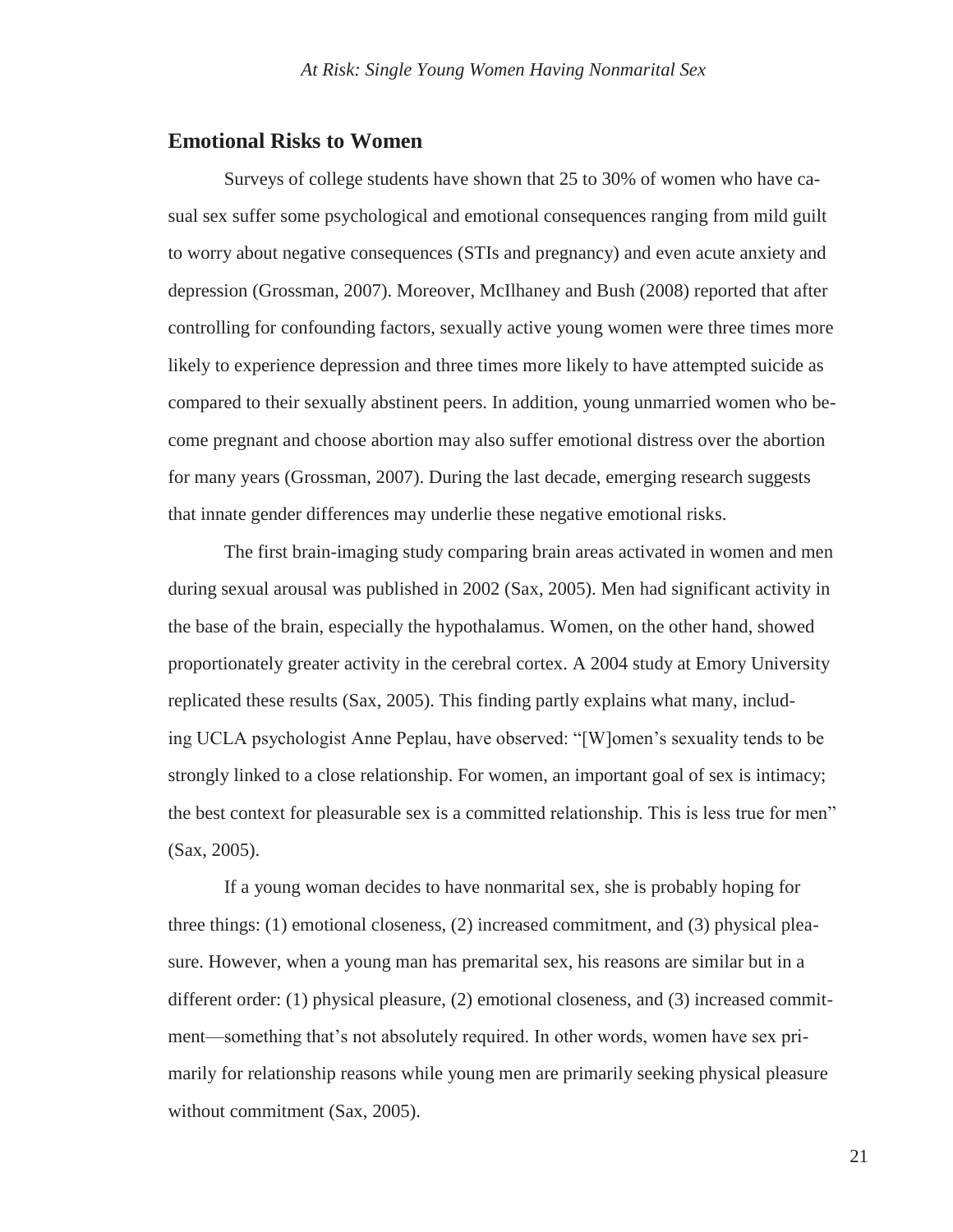However, structural arousal of the brain is not the only thing that differs between the genders. There's also a difference in hormonal responses to sexual arousal that affects the degree and significance of emotional bonding during physical touch. During intimate touching, the hormone oxytocin is released in women and vasopressin is released in men. These hormones are the biochemical basis for the emotional bond that forms between the couple even in the context of a single sexual encounter (Sax, 2005; McIlhaney & Bush, 2008).

Oxytocin—colloquially known as "the bonding hormone"—is released not only during labor and breast feeding to promote bonding between mother and child but is also released during sexual intercourse. It can even be released in women with a lesser degree of physical touch, such as a hug. McIlhaney and Bush (2008) described the bonding effect of oxytocin to be "almost like the adhesive effect of glue—a powerful connection that cannot be undone without great emotional pain" (pp. 36, 37).

When men and women become physically intimate with each other, oxytocin exerts still another effect on women: it impairs judgment, making it more difficult for women to assess the character of their partners. In Dr. Miriam Grossman's words, this is why hooking up "turns attachment 'on' and critical thinking 'off'" (Grossman, 2009, p.48).

Although some oxytocin is released in men, there are far more extensive oxytocin circuits in the brains of women, and the bonding effect of oxytocin is generally stronger for women than the effect of vasopressin for men. Consequently, women seem to suffer more emotional heartache when the relationship fails than do young men (Regan, 2008). This does not mean that men never suffer emotional consequences from the breakup of sexual relationships (Lydon, Menzies-Toman, Burton, & Bell, 2008). For example, McIlhaney and Bush (2008) report that Rector, Johnson, and Noyes (2003) foundthat, after controlling for confounding factors, sexually active adolescent girls were three times as likely to report being depressed and to have attempted suicide than girls who are not sexually active. Similarly, sexually active teen boys are more than twice as likely to report being depressed and seven times more likely to have attempted suicide compared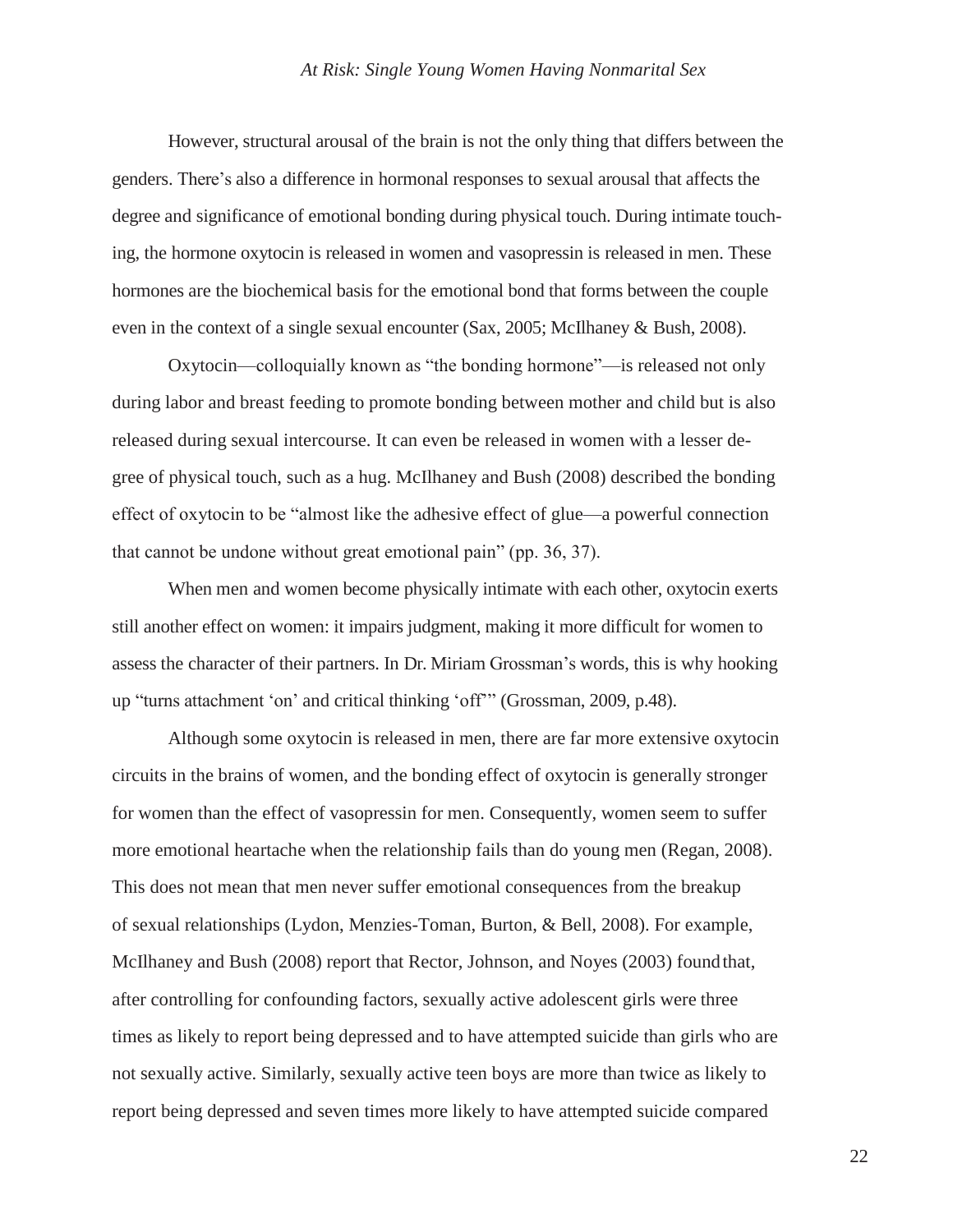with their sexually abstinent male peers (McIlhaney & Bush, 2008, p. 20, 78). Overall, however, young women are more likely to be depressed and hurt by the frequent dissolution of temporary sexual relationships than are their male partners (Sax, 2005).

## **Relational Harm**

Another growing concern is the correlation between dating violence and sexual activity among youth (Banyard & Cross, 2008; Lavoie, Robitaille, & Herbert, 2000). *Dating violence* is defined as a pattern of abusive behaviors used to exert power and control over a dating partner. Physical, emotional, verbal, and sexual abuse, as well as stalking (which includes digital harassment), are all forms of dating violence. Females aged 16 to 24 are more vulnerable to intimate partner violence than any other age group—at a rate almost triple the national average (U.S. Department of Justice, 2001). A woman's risk of experiencing dating violence seems to increase as the woman's age of sexual debut decreases. An online survey conducted by Dr. Elizabeth Miller and colleagues (2007) of the University of California-Davis, for example, found that among youths who reported sex by age 14, 33% had been hit, choked, or punched, and 58% had been verbally abused.

Young women who engage in nonmarital sex risk more than dating violence, depression, and suicidal ideation. Repeatedly disrupting the emotional bonds forged by oxytocin reduces the ability to attach to subsequent sexual partners (Brizendine, 2006; Fisher, 2004). In other words, casual sex damages a woman's ability to ultimately bond in a long-term, committed relationship like marriage (McIlhaney & Bush, 2008, p. 43; Heaton, 2002; Kahn & London, 1991). When sexual contact creates a bond that is then broken and replaced by another sexual relationship, and that cycle repeats itself over time, the brain's natural bonding mechanisms are damaged (McIlhaney & Bush, 2008, p. 103). For women with multiple sexual partners, oxytocin gradually loses much of its bonding effect, "almost like tape that loses its stickiness after being applied and removed multiple times" (McIlhaney & Bush, 2008, p. 43).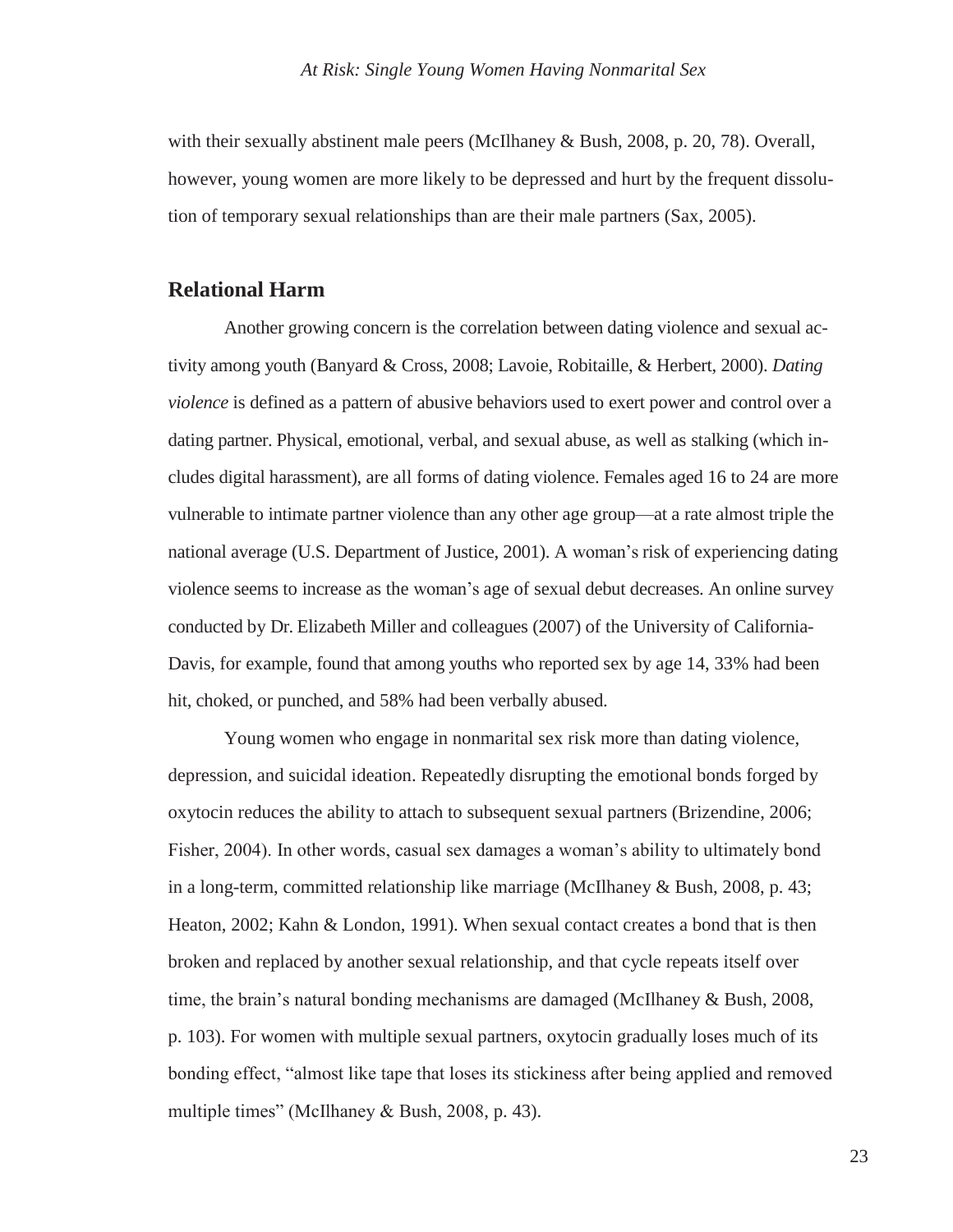### **Social Risks to Women**

If a woman has sex with multiple partners over many years, she is disadvantaged in the marriage market for three reasons. First, the double standard of sexual behavior exists in almost all modern cultures; a sexually experienced woman can be seen as a slut, a whore, or a "loose woman." A promiscuous male, on the other hand, is seen as virile, sexy, and "a stud." Most men looking for a mate want a woman with little prior sexual experience (Austin, 2011; Lyons, Giordano, Manning, & Longmore, 2011).

If a woman spends many years cohabitating with one or more males and the relationship ends, she is at a disadvantage for a second reason: She will find fewer available men to date who are her own age, and she must consider older men. On the other hand, a man who sleeps around and/or cohabits for several years retains a greater field of eligible women because it is socially acceptable for him to date much younger women, women his own age, and older women (Burleson, Trevathan, & Todd, 2007; Veevers, 2003).

A third disadvantage women with multiple sex partners face in the marriage market is that age affects fertility more for women than men**.** A woman's ability to ovulate and carry a fetus drops significantly after age 35. If she waits until her mid to late thirties or early forties to marry, she may have difficulty conceiving a child. In addition, the chances of having a special-needs child increase significantly with age (Dunson, Colombo, & Baird, 2002; Pawlik-Kienlen, 2009; van Noord-Zaadstra et al., 1991).

According to the American Society of Reproductive Medicine, 7% of women between the ages of 20 and 24 are infertile. Between the ages of 25 and 29, that number increases to 9%; between ages 30 and 34, infertility among married women increases to 15%; and between the ages of 35 and 39, female infertility rates rise to about 22% (American Society of Reproductive Medicine, 2010; Morris, 2010).

Even though fertility among men is less affected by age than among women, a man's ability to impregnate a female also decreases over time, especially after age 50. In other words, a middle-aged man is more likely to be able to sire a child than a middle-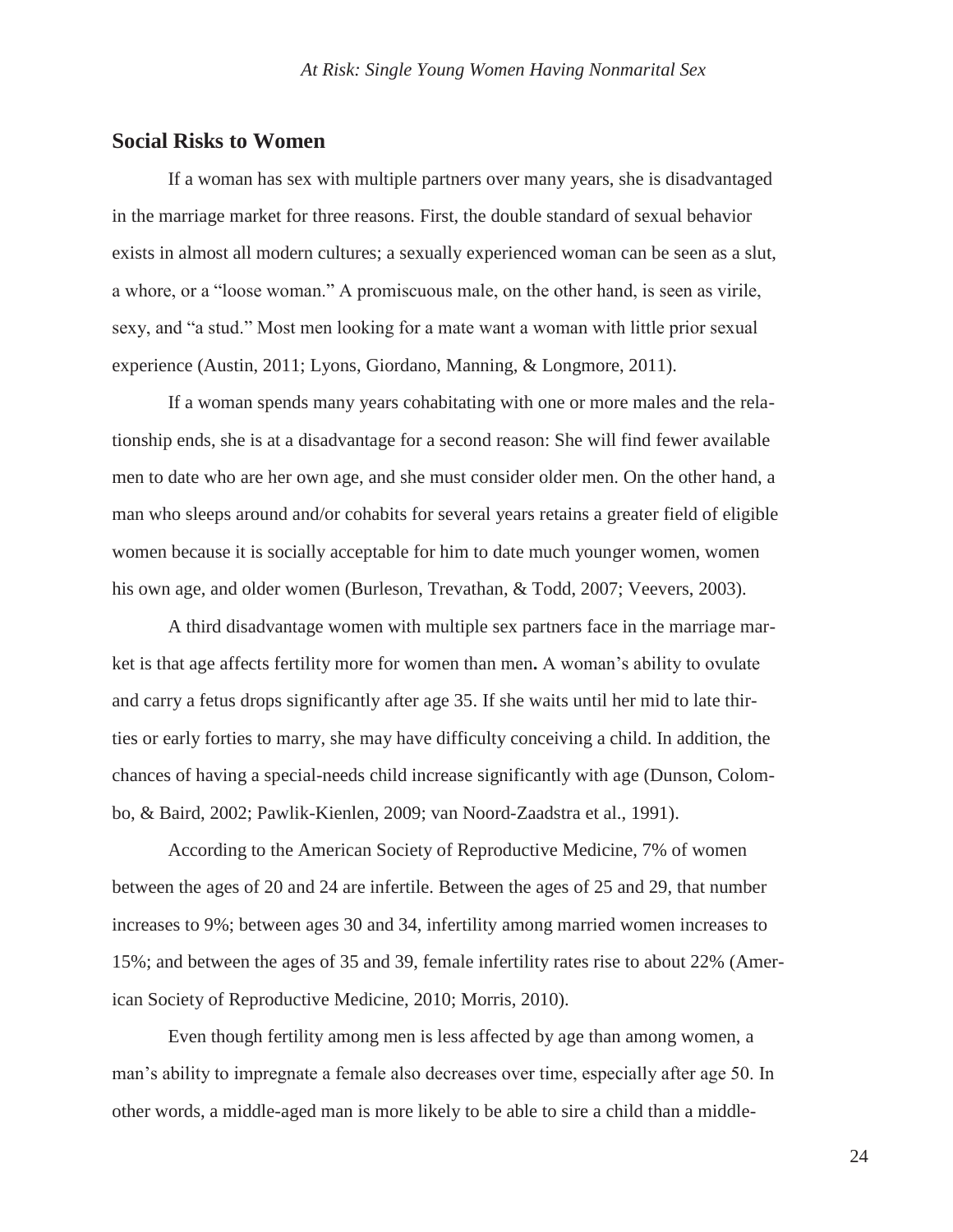aged woman is likely to be able to become pregnant (Girsh et al., 2008; Kidd, Eskenazi, & Wyrobek, 2001).

# **Psychological Risks to Women Who Violate Their Religious or Spiritual Beliefs**

Across all cultures, a majority of people view human beings not as mere animals but as spiritual beings created by God or some other higher power (Denys, 2004; Overman, 2009). This is true for Christians, Muslims, and Jews. Consequently, these religions state unequivocally that nonmarital sex is "sinful"—in other words, contrary to the fact that God created men and women to give and receive love as sexually complementary beings. These faiths view nonmarital sex as a behavior that is inherently harmful for the individual spiritually and also teach that this can lead to many problems for children born outside of a healthy and stable marriage (Amato, 2005; Booth, Scott, & King, 2010).

Some women believe that those who engage in premarital sex violate God's will. The Hebrew Bible declares that "he who commits adultery has no sense; he who does it destroys himself" (Proverbs 6:32). Muhammad, the prophet of Islam, declared that sex outside of marriage is a great sin, and Allah (God) has forbidden *zina*, whichmeans adultery and fornication (The Noble Qur'an Sura 4, aya 16 and 23). Christ, the Christian messiah, said that adultery and fornication are serious offenses against God (Matthew 15:19, 19:9; Mark 7: 21). Paul, the disciple of Christ, declared:

Shun fornication! Every sin that a person commits is outside the body; but the fornicator sins against the body itself. ......Do you not know that wrongdoers will not inherit the kingdom of God? Do not be deceived! Fornicators, . . . adulterers . . . none of these will inherit the kingdom of God.And this is what some of you used to be. (1 Corinthians 6:18, 9a, 10b–11a)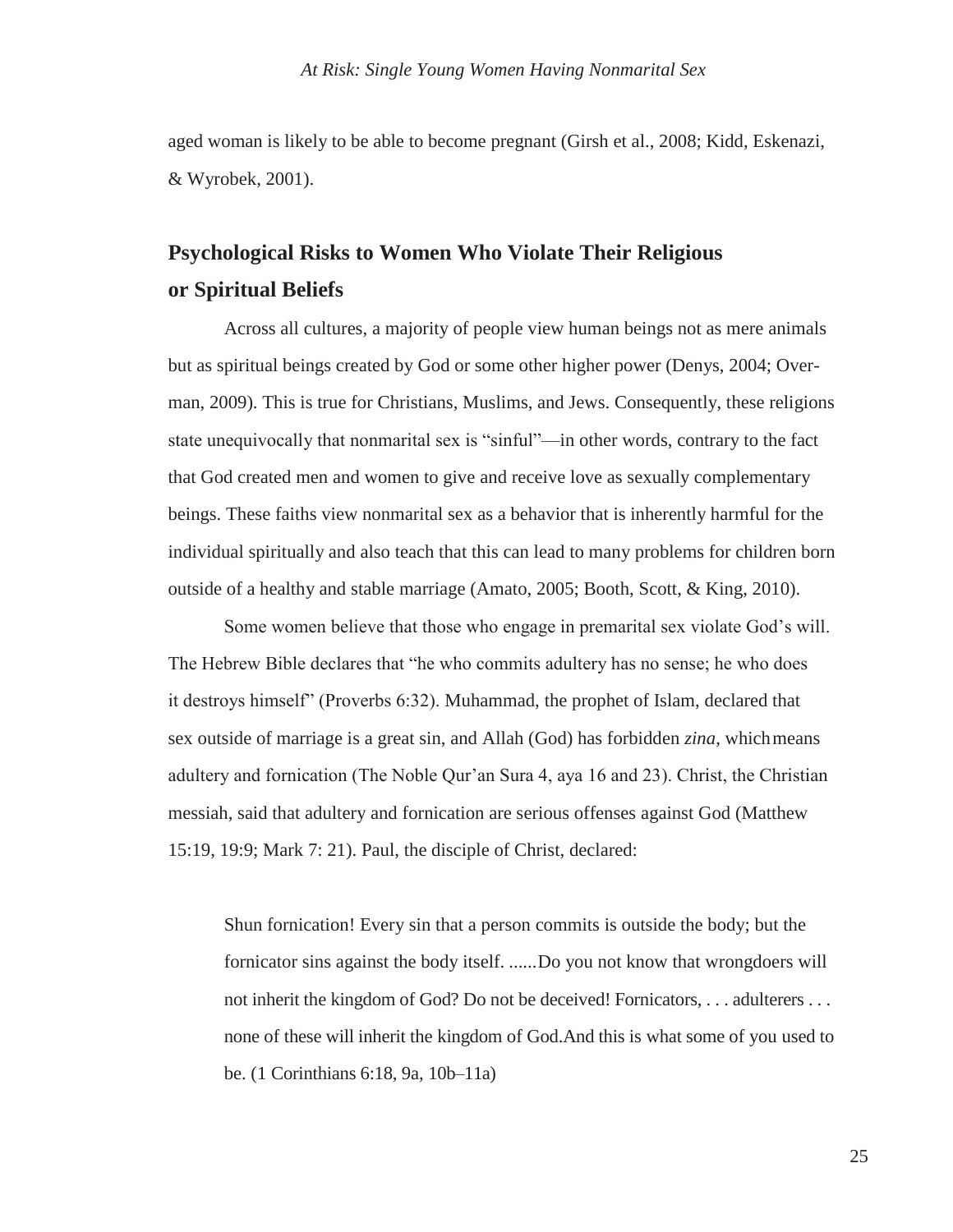It is clear from the Hebrew, Muslim, and Christian scriptures that sex outside of marriage is a violation of religious standards. If a woman adheres to this belief deep in her heart and mind, she may suffer psychological and/or spiritual consequences if she engages in premarital sex (Harris, 2006). Following is a list of possible concerns for women of faith who have sex outside of marriage (Abbott, 2011; Grossman, 2007; Nicholi, 2003; Overman 2009; Polkinghorne, 2003):

- 1. Reduction or loss of the presence of God's Spirit or grace, which guides and comforts
- 2. Emotional desensitization, resulting in greater likelihood of condoning or overlooking other immoral behaviors
- 3. Less concern for others, more self-centeredness, and less sensitivity to the suffering of others
- 4. Decrease in self-esteem and self-worth and possible corrosive guilt and regret
- 5. Depression and despair
- 6. Less confidence, hope, and optimism in the future

Even women who have either partly or wholly rejected the religion of their youth may feel pangs of guilt if they have sex outside of marriage. Core principles, ideals, and values that are instilled in youth but later violated in adulthood can result in depression, anxiety, worry, and shame (Bogart, Collins, Ellickson, & Klein, 2007; Rector, Johnson,& Noyes, 2003; Waller et al., 2006).

Yet another situation occurs in women who perceive sexual self-control as being right or good, independent of religion or faith; this view of sexual self-control may lead to a psychological, even spiritual, path of self-fulfillment. As a result, such women may abstain from or cease nonmarital sexual activity—and may suffer significant distress if they engage in such behavior.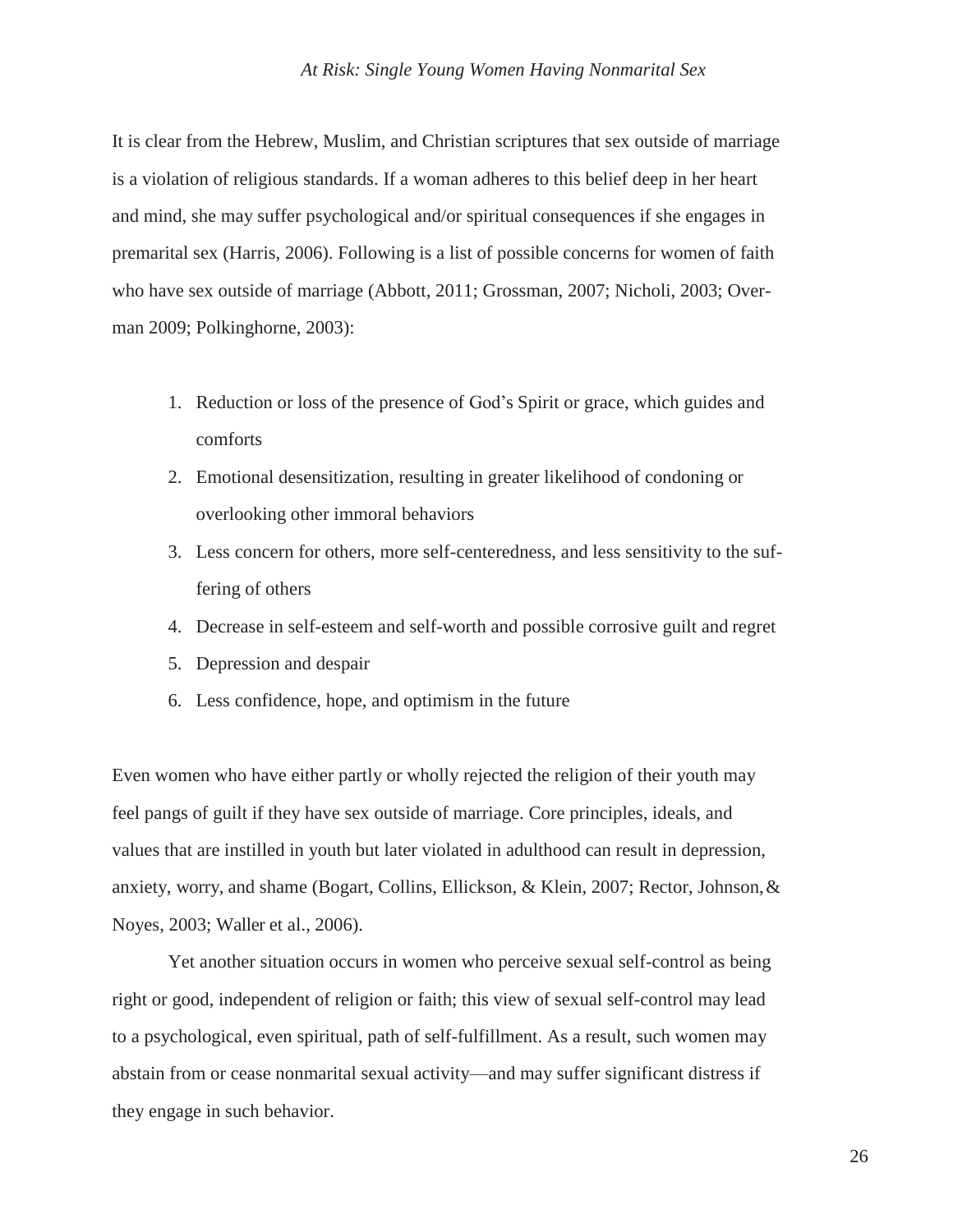Spiritual consequences may occur to a greater or lesser degree, depending on the religious belief of the woman. Such outcomes may also result as a natural consequence of violating God's will independent of anyone's belief or disbelief in God's existence (Buckely, 2004). Other women, however, reject the notion of spiritual consequences for engaging in nonmarital sex and believe that any psychological consequences arise merely from a morally repressive view of sexuality. In their view, the only concerns related to sexual intercourse are the prevention of unwanted pregnancy and the risk of STIs (Steinberg, 2005; c.f., Dawkins, 2008; Dennett, 2007; Hitchens, 2009).

## **Conclusion**

The purpose of this paper is to advocate for restoring the primary public-health principle of risk avoidance to its proper place in achieving improved reproductive health for young women. Approximately half of American teens and three-fourths of young adults are or have been sexually active. Three in ten will become pregnant and one in four will acquire one or more STIs (CDC, 2012). Most of this sexual activity, both vaginal and oral, is done without much thought or effort to reduce the risk of pregnancy and STIs (Holcombe, Carrier, Manlove, & Ryan, 2008).

Science does not indicate that there is no role for the secondary public-health principle of risk reduction. However, even if a significant portion of youth are able to improve their use of condoms and contraception, nonmarital sex carries with it significant psychological, relational, and social risks—as well as potential spiritual risks—that cannot be mitigated by condoms and contraception. Those risks include, among others, depression, suicidal ideation, and dating violence.

Many youth subscribe to false beliefs about perceived benefits of premarital sex. Part of the problem arises from brain development: Youth have several cognitive and affective limitations stemming from the fact that the prefrontal cortex is not fully developed until the mid to late twenties. As a result, youth lack the adult capacity for intellectual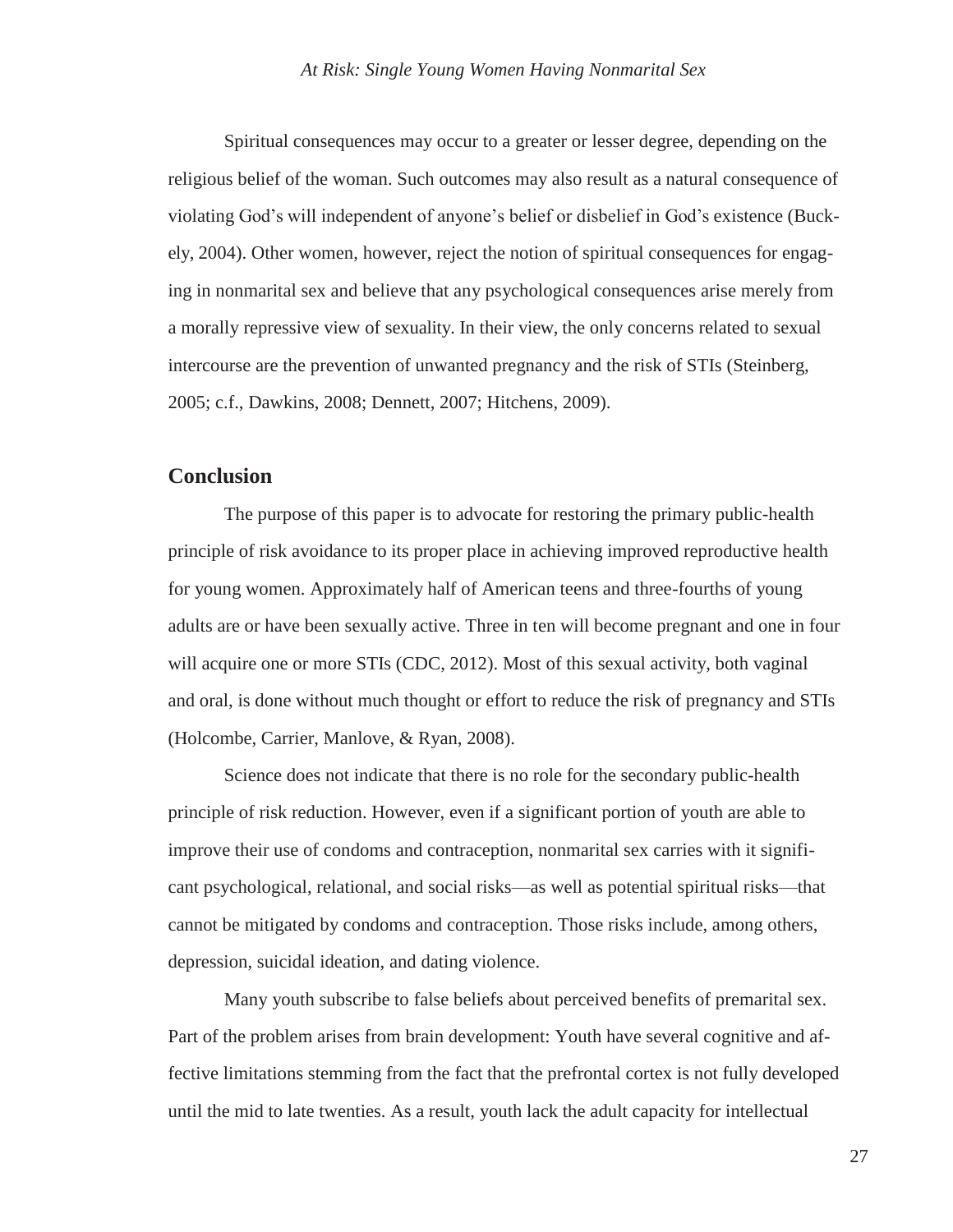judgment and are at high risk for making unhealthy decisions, particularly in emotionally charged situations.

Several other factors that contribute to negative outcomes in sexually active youth, especially young women, have been presented. For biological reasons, young women are especially vulnerable to the negative effects of nonmarital sex in temporary relationships. Women suffer greater physical, psychological, social, and relational harm than do the young men with whom they have sex. Unfortunately, many young women are unaware of their increased risk for these adverse outcomes. Consequently, many young women adhere to the popular culture's male model of promiscuity without giving thought to their higher propensity for experiencing harm—something that profoundly impacts their future welfare (Grossman, 2009; Kern, 2008; McIlhaney & Bush, 2008; Stepp, 2007).

Adolescent sex may not be injurious for all youth, but it certainly carries grave risks for those involved. Youth who are sexually abstinent avoid these risks with 100% certainty and can devote more time and energy to academics, extracurricular activities, friendships that are not focused on sexual activity, and pursuit of their dreams (Carnegie Council on Adolescent Development, 1995). Considering the risks as opposed to potential benefits of nonmarital sex among youth, we conclude that abstinence is the best course of action for most adolescents.

It is our hope that this paper will help parents and professionals provide ageappropriate sexuality and relationship education that promotes the knowledge and skills necessary to delay sexual involvement, with the aim of preparing for sex exclusively within the context of marriage. This is not an impractical or unattainable goal (Weed, Ericksen, Lewis, Grant, Wibberly, 2008). Both parents and professionals must raise the primary public-health principle of risk avoidance to its proper place in the promotion of optimal sexual health (Oman, Vesely, Kegler, & McLeroy, 2003).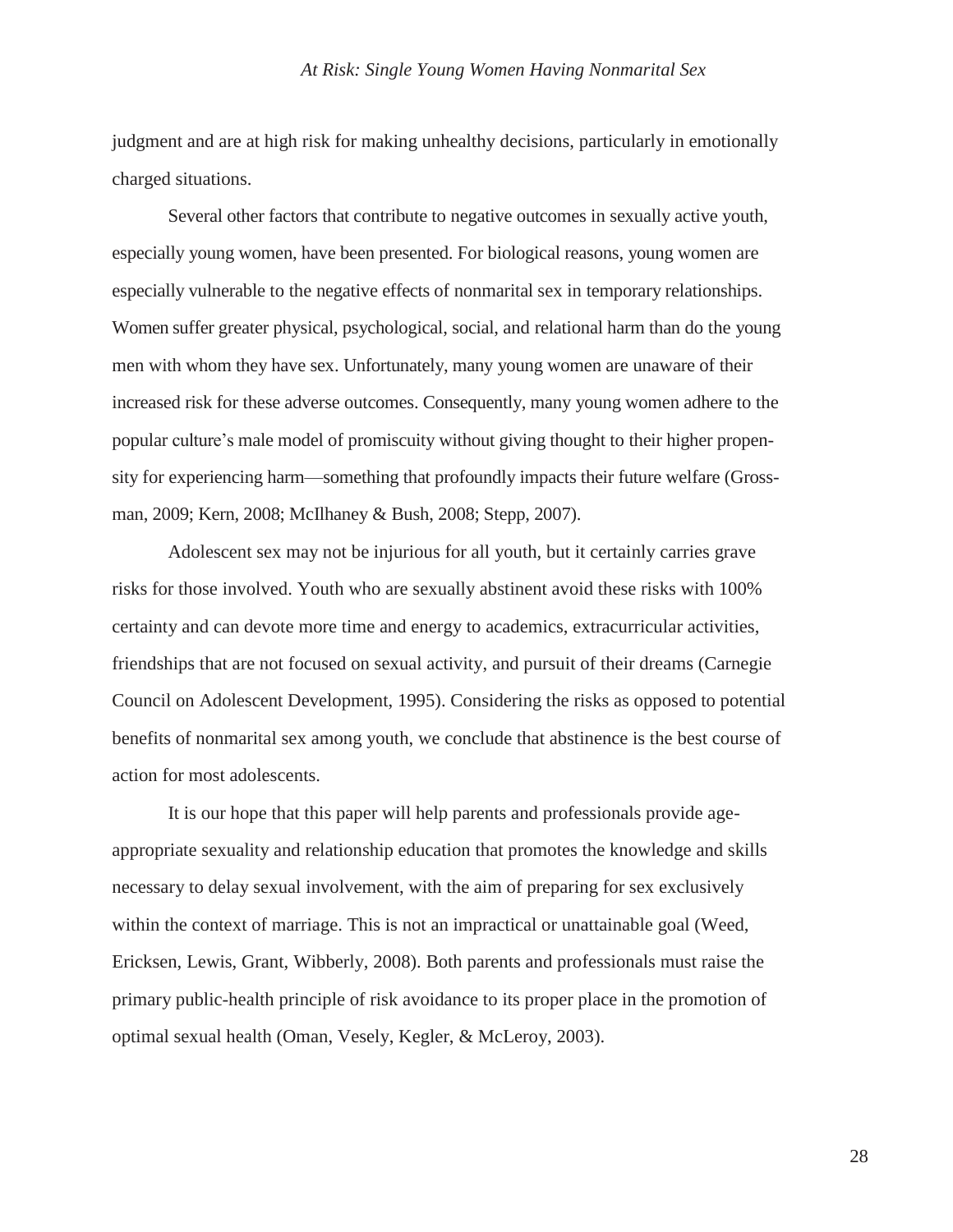# **References**

- Abbott, D. A. *Flying high: Helping teens choose chastity.* (2011). Brigham City, Utah: Synthesis Press.
- Abbott, D. A., & Dalla, R. (2008). It's a choice, simple as that: An exploratory investigation of adolescent sexual decision making*. Journal of Youth Studies, 11*(6), 629–649*.*
- Abbott, D. A., & Stortvedt, C. (2012). Teen perspective: Reasons, cost, benefits, and strategies of maintaining sexual abstinence until marriage. Unpublished paper, Department of Child, Youth, & Family Studies, University of Nebraska–Lincoln.
- Abbott, D. A., White, J., & Felix, D. (2010). Not ready for sex: An endorsement for adolescent sexual abstinence. *International Journal of Sociology of the Family. 36*(2), 32–53*.*
- Abstinence Works. (2010). *Abstinence-centered programs that reduce teen sex.* Washington, DC: National Abstinence Education Association. Available from [www.AbstinenceWorks.org](http://www.abstinenceworks.org/)
- Amato, P. (2005). The impact of family formation change on the cognitive, social, and emotional well-being of the next generation. *The Future of Children, 15*(2),75–96.
- American Society of Reproductive Medicine. (2010). *Age and fertility: A guide to patients.* Retrieved from [http://www.asrm.org/Patients/patientbooklets/ a](http://www.asrm.org/Patients/patientbooklets/)gefertility.pdf
- Anderson, J. (2011). *The teenage brain under construction*. The American College of Pediatricians. Retrieved on March 23 from<http://www.acpeds.org/The-Teenage->Brain-Under-Construction.html
- Austin, C. A. (2011). *The sexual double standard*. Charleston, SC: CreateSpace Self Publishers.
- Banyard, V. L, & Cross, C. (2008). Consequences of teen dating violence: Understanding intervening variables in ecological context. *Violence Against Women, 14*(9), 998– 1013.

Berk, L. E. (2007). *Infants, children, and adolescents*. New York, NY: Allyn Bacon.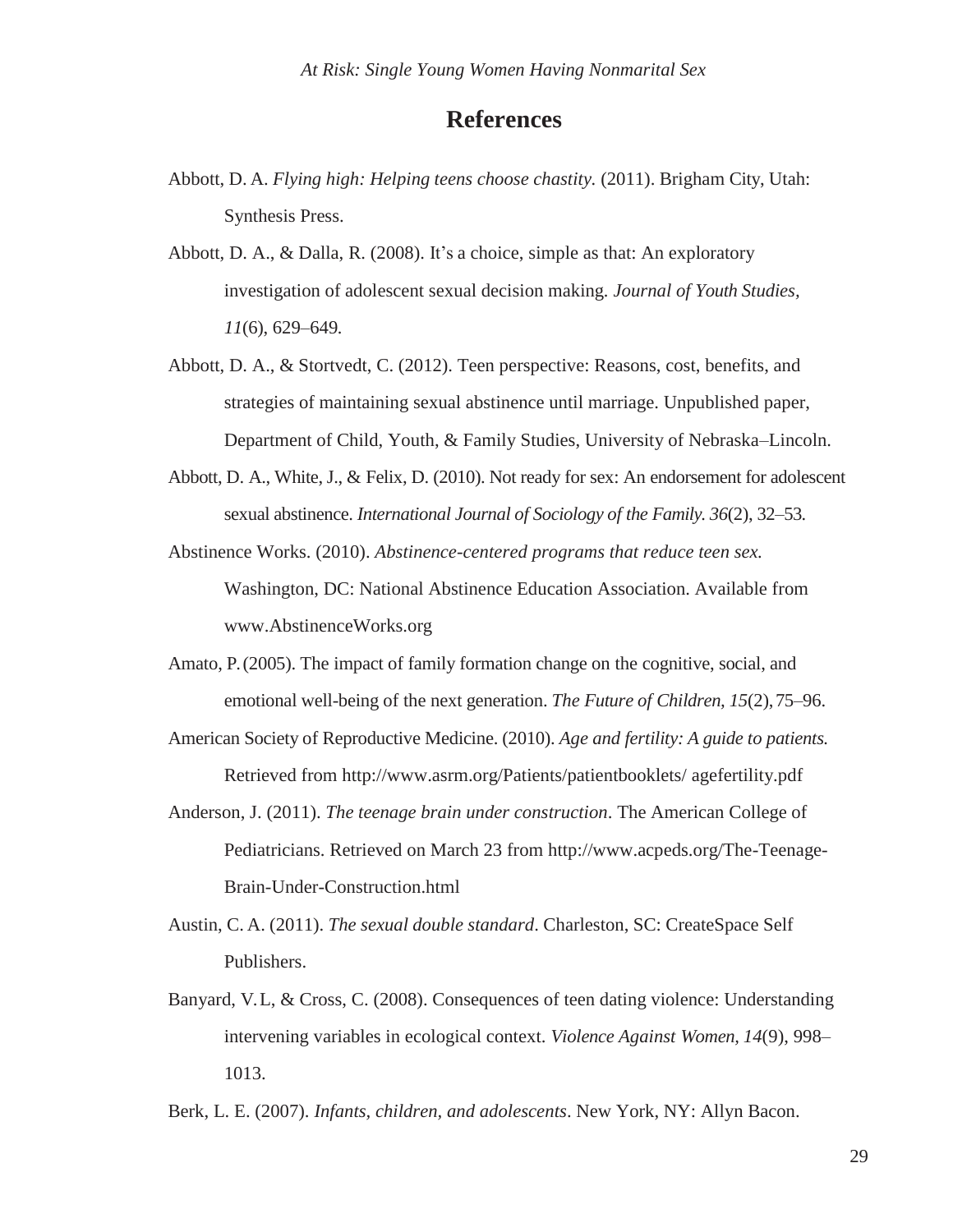- Bogart, L. M., Collins, R., Ellickson, P., & Klein, D. (2007). Associations of sexual abstinence in adolescence with mental health in adulthood. *Journal of Sex Research, 44* (3), 290–298.
- Booth, A., Scott, M. E., & King, V. (2010). Father residence and adolescent problem behavior: Are youth always better off in two-parent families? *Journal of Family Issues, 31*(5), 585–605.

Brizendine, L. (2006). *The female brain*. New York, NY: Broadway Publishing.

- Brown, A., Tappert, S., Granholm, E., & Delis, D. (2000). Neurocognitive functioning of adolescents: Effects of protracted alcohol use. *Alcoholism: Clinical and Experimental Research, 24*, 164–171.
- Bryner, J. (2011). Brain scans show how teens are more me-first than adults. Retrieved April 12, 2012 from<http://www.livescience.com/11647-brain-scans-show> -teens-adults.html?utm\_source=feedburner&utm\_medium=feed&utm \_campaign=Feed:+livescience/culture+%28Livescience.com+-+Culture%29
- Buckely, M. J. (2004). *Denying and disclosing God: The ambiguous progress of modern atheism*. Boston, MA: Yale University Press, 2004.
- Burleson, M. H., Trevathan, W. R., & Todd, M. (2007). In the mood for love or vice versa? Exploring the relations among sexual activity, physical affection, affect, and stress in the daily lives of mid-aged women. *Archives of Sexual Behavior, 36,* 357–368.
- Byers, S. D. (2005). Relationship satisfaction and sexual satisfaction: A longitudinal study of individuals in long-term relationships. *Journal of Sex Research,* 42 (2), 113–118.
- Cabezon, C., Vigil, P., Rojas, I, Leiva, M. E., Riguelme, Arands, W., & Garcia, C. (2005). Adolescent pregnancy prevention: An abstinence-centered randomized controlled intervention in a Chilean public high school. *Journal of Adolescent Health, 36* (1), 64–69.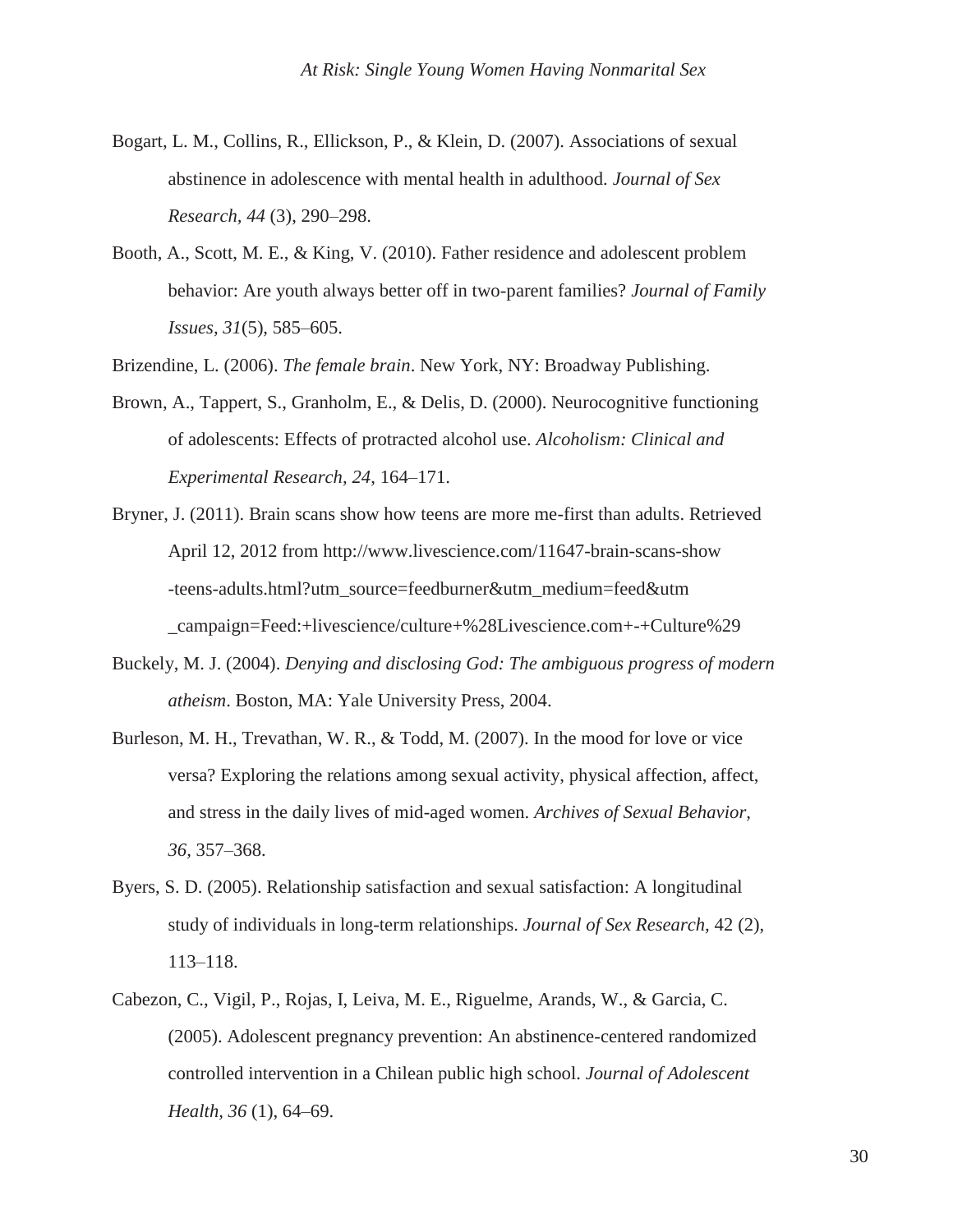- Carnegie Council on Adolescent Development. (1995). Great transitions: Preparing adolescents for a new century. Retrieved March 2012 from [http://medialit.](http://medialit/) appstate.edu/carnegie.html
- Carr, D. (2007). On the prospects of chastity as a contemporary virtue. In Raja Halwani (Ed.), *Sex and ethics essays on sexuality, virtue, and the good life* (pp. 89–101). New York: Palgrave Macmillan.
- Casey, B. J., Galvan, A., & Hare, T. (2005). Changes in cerebral functional organization during cognitive development. *Current Opinion in Neurobiology, 15,*239–244*.*
- CDC (Centers for Disease Control and Prevention, 2010a). FastStats. Retrieved January 15, 2010 from [www.cdc.gov/nchs/fastats/teenbrth.htm a](http://www.cdc.gov/nchs/fastats/teenbrth.htm)n[d www.thenationalcampaign.org/](http://www.thenationalcampaign.org/)
- CDC (Centers for Disease Control and Prevention, 2010b). Nonmarital childbearing: Trends, reasons, and public policy interventions. Retrieved April 13, 2012 from <http://www.fas.org/sgp/crs/misc/RL34756.pdf>
- CDC (Centers for Disease Control and Prevention, 2010c). U.S. medical eligibility criteria for contraceptive use, May 28, 2010, Vol. 59*.* Retrieved from [http://www](http://www/) .cdc.gov/mmwr/pdf/rr/rr59e0528.pdf
- CDC (Centers for Disease Control and Prevention, 2012). Sexual risk behavior: HIV, STD & teen pregnancy prevention. Retrieved April 13, 2012 from [http://www](http://www/) .cdc.gov/HealthyYouth/sexualbehaviors/.

Crooks, R., & Baur, K. (2011). *Our sexuality* (5th ed.). Florence, KY: Wadsworth Publishing.

Dawkins, R. (2008). *The God delusion.* New York, NY: Houghton Mifflin Harcourt.

Day, R. (2010). *Introduction to family processes* (5th ed.). London: Taylor & Francis Group.

- DeMaris, A., & K. Vaninadha Rao, K. V. (1992). Premarital cohabitation and subsequent marital stability in the United States: A reassessment. *Journal of Marriage and the Family, 54*(2), 178–190.
- Dennett, D. C. (2007). *Breaking the spell: religion as a natural phenomenon*. New York, NY: Penguin.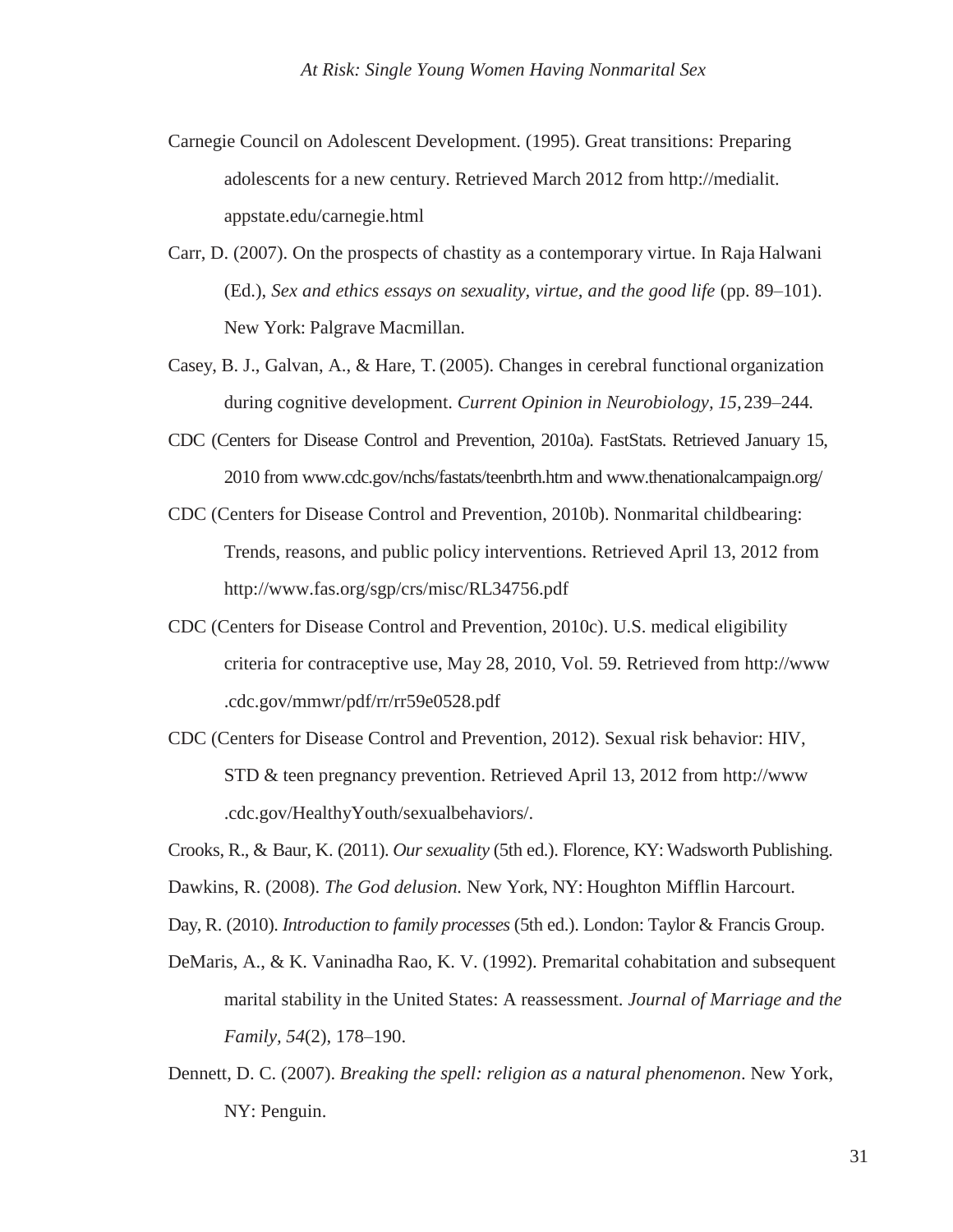- Denny, G., Young, M., & Spear, C. (1999). An evaluation of the "Sex Can Wait" abstinence education curriculum series. *American Journal of Health Behavior, 23*, 134–143.
- Denys, T. D. (2004). *Faith, reason and the existence of God*. Boston, MA: Cambridge University Press.
- Dinerman L. M., Wilson M. D., Duggan, A. K., & Joffe,A. (1995). Outcomes of adolescents using levonorgestrel implants vs. oral contraceptives or other contraceptive methods. *Archives of Pediatric and Adolescent Medicine*, *149*(9),967–972.

Doidge, N. (2007). *The brain that changes itself*. New York, NY: Penguin Group USA.

- Dunson, D. B., Colombo, B., & Baird, D. D. (2002). Changes with age and the level and duration of fertility in the menstrual cycle. *Human Reproduction, 17*(5), 1399–1403.
- Ericksen, I., Weed, S. E., Birch, P., White, J. M., Evans, M. (2009). Another look at the evidence: Abstinence and comprehensive sex education in our schools. Retrieved May 14, 2009 from [http://instituteresearch.com/docs/Another\\_Look\\_at\\_the](http://instituteresearch.com/docs/Another_Look_at_the) Evidence (IRE,  $05-13-09$ ).pdf

Feldman, R. S. (2008). *Adolescence.* Upper Saddle River, NJ: Pearson Prentice Hall.

- Finger, R., Thelen, T., Vessey, J., Mohn, J., & Mann, J. (2005). Association of virginity at age 18 with educational, economic, social and health outcomes in middle adulthood. *Adolescent and Family Healthy, 3*(4), 164–170.
- Fisher, H. (2004). *Why we love: The nature and chemistry of romantic love*. New York, NY: Henry Holt.
- Fu, H., Darroch, J., Haas, T., & Ranjit, N. (1999). Contraceptive failure rates: New estimates from the 1995 National Survey of Family Growth. *Family Planning Perspectives*. *31*(2), 56–63.
- Fuster, J. M. (2002). Frontal lobe and cognitive development. *Journal of Neurocytology, 31,* 373–385.
- Kosfeld, M., Heinrichs, M., Zac, P. J., Fischbacher, U., & Fehr, E. (2005). Oxytocin increases trust in humans. *Nature, 435*(2), 673–681.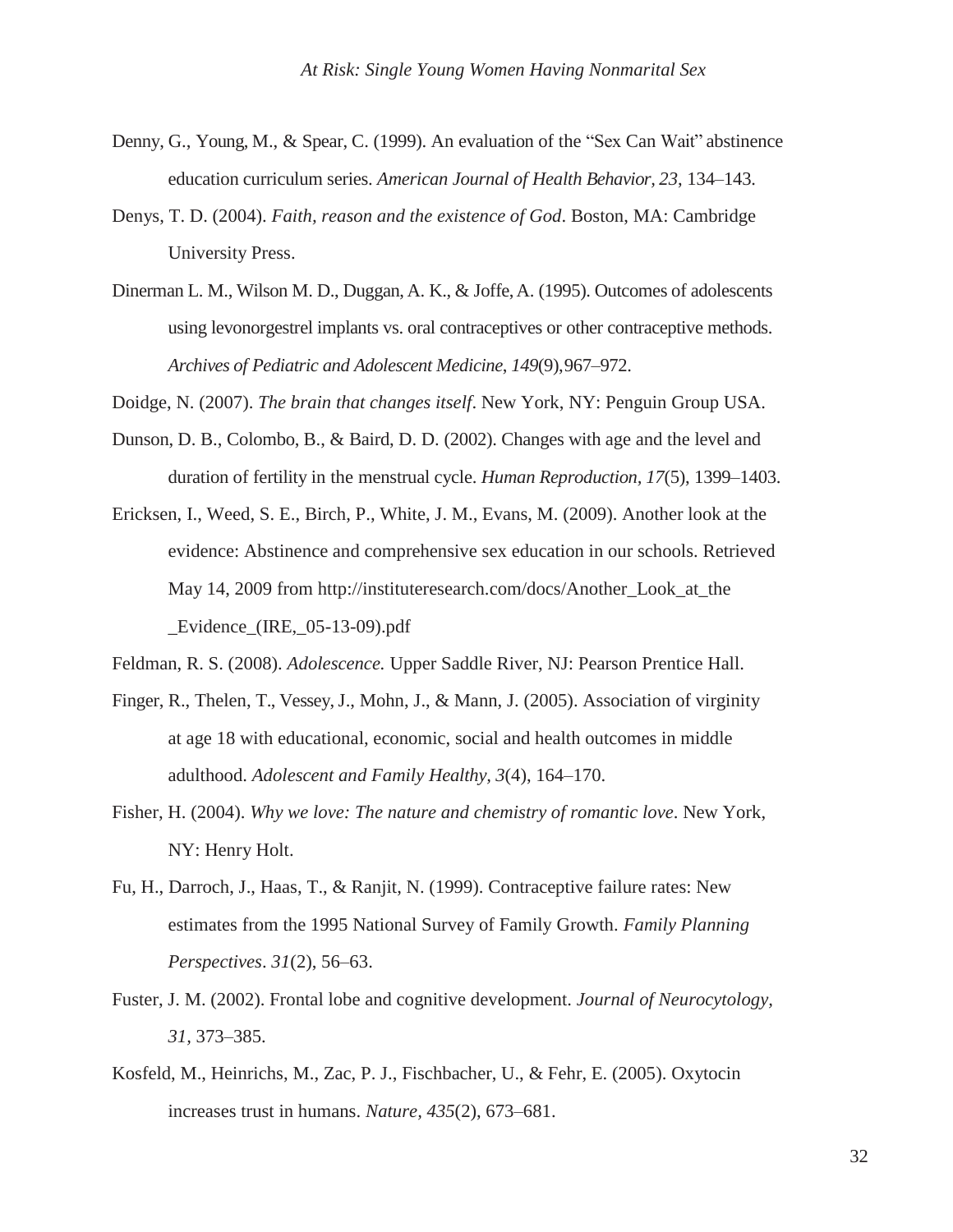Garcia, L. T., & Markey, C. (2007). Matching in sexual experience for married, cohabitating, and dating couples. *Journal of Sex Research, 44*(3), 250–255.

- Giedd, J., Blumenthal, J., Jeffries, N., Castellanos, F., Liu, H., Zijdenbos, A., Paus, T., Evans, A., and Rapoport, J.(1999). Brain development during childhood and adolescence: A longitudinal MRI study. *Natural Neuroscience, 2*(10), 861–863.
- Giedd, J. N. (2004). Structural magnetic resonance imaging of the adolescent brain. *Annals of the New York Academy of Sciences, 1021*, 77–85.
- Girsh, E., Katz, N., Genkin, L., Girtler, O., Bocker, J., Bezdin, S., & Barr, I. (2008). Male age influences oocyte-donor program results. *Journal of Assisted Reproduction and Genetics, 34, 22–31.*
- Gross, K. H. (2009). Adolescent sexual competence: A paradigm shift. *Family Science Review, 14*, 33–47.

Grossman, M. (2007). *Unprotected.* Honeoye Falls, NY: Sentinel Publishing.

- Grossman, M. (2009). *You're teaching my child what?* Washington, DC: Regnery Publishing.
- Guttmacher Institute (2006). U.S. pregnancy statistics. New York: Sept. 2006; cited in "*Abstinence" or "comprehensive" sex education?* Salt Lake City, UT: The Institute for Research and Evaluation, 2007.
- Guttmacher Institute (2010a). Facts on contraceptive use in the United States. Retrieved from [http://www.guttmacher.org/pubs/fb\\_contr\\_use.html](http://www.guttmacher.org/pubs/fb_contr_use.html)
- Guttmacher Institute (2010b). Pelvic inflammatory disease CDC fact sheet. Retrieved from [http://www.guttmacher.org](http://www.guttmacher.org/)
- Haavio-Mannila, E., & Kontula, O. (1997). Correlates of increased sexual satisfaction. *Archives of Sexual Behavior, 26*(4), 399–419.
- Hallfor, D. D., Waller, M. W., Ford, C. A., Halpern, C. T., Brodish, P. H., & Iritani. B. (2004). Adolescent depression and suicide risk: Association with sex and drug behavior. *American Journal of Preventive Medicine, 27*(3), 224–231.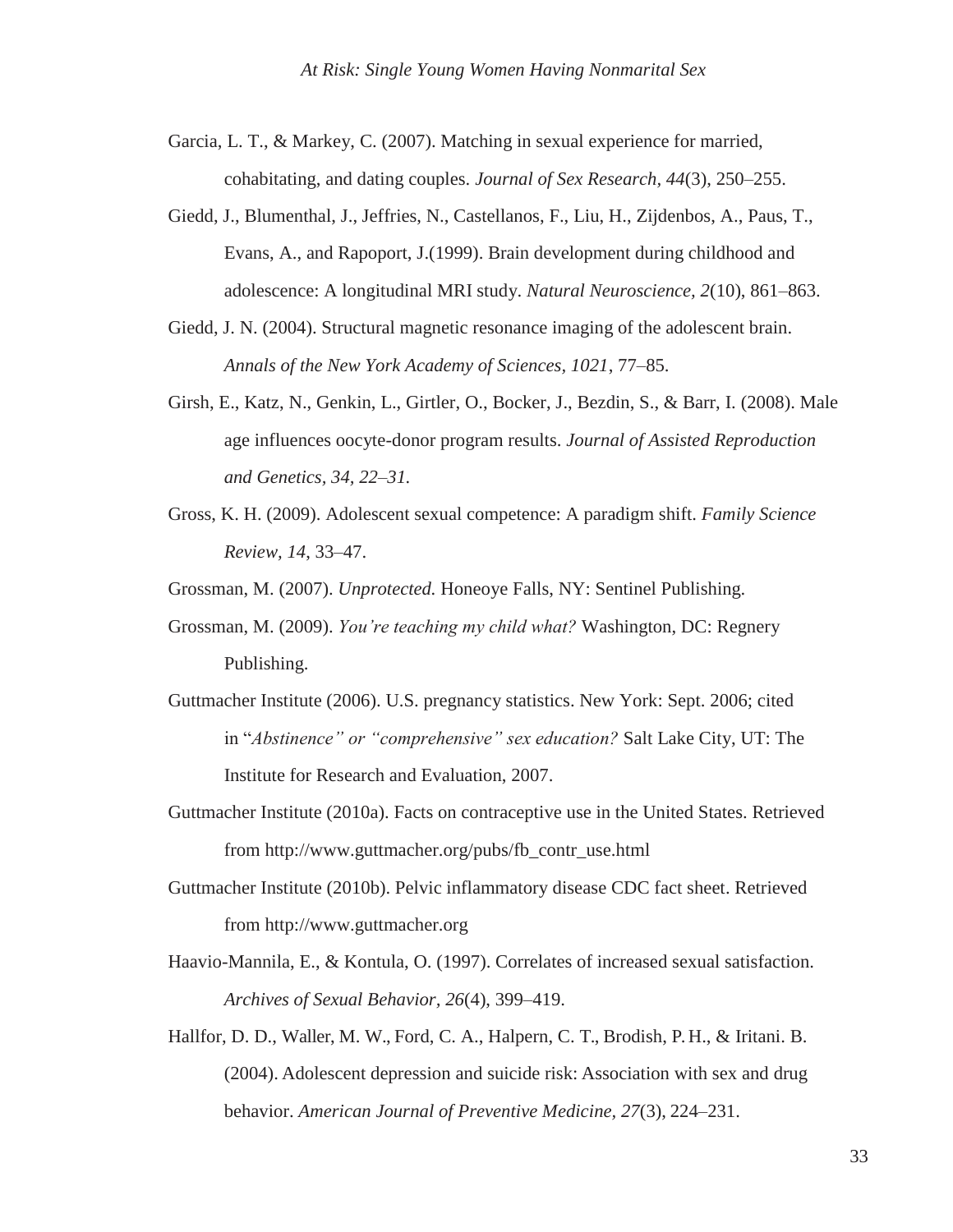Harris, S. (2005). *The end of faith: Religion, terror, and the future of reason.* New York, NY: W. W. Norton & Company.

Harris, S. (2006). *Letter to a Christian nation.* New York, NY: Knopf.

- Heaton, T. B. (2002). Factors contributing to increasing marital stability in the United States. *Journal of Family Issues, 23*(3), 392–409.
- Hitchens, C. E. (2009). *God is not great: How religion poisons everything*. Boston, MA: Grand Central Publishing, 2009.
- HIV and AIDS in Africa. (2010). Retrieved April 28, 2010 from http://www.avert .org/hiv-aidsafrica.htm Also Joint United Nations Programme on HIV/AIDS (UNAIDS) (2005). AIDS in Africa: Three Scenarios to 2025. Retrieved from [http://www.unaids.org/naids\\_resources/images/AIDSScenarios/AIDS](http://www.unaids.org/naids_resources/images/AIDSScenarios/AIDS) -scenarios-2025\_report\_en.pdf
- Holcombe, E., Carrier, D., Manlove, J., & Ryan, S. (2008). Contraceptive use patterns across teens' sexual relationships. Child Trends Child Fact Sheet, Publication #2008-07. Retrieved April 13, 2012 from<http://www.childtrends.org/Files/Child> \_Trends-008\_02\_20\_FS\_ContraceptiveUse.pdf
- Hsiu-Chen, Y., Lorenz, F. O., Wickrama, K. A., Conger, R. D., & Elder, G. H. (2006). Relationships among sexual satisfaction, marital quality, and marital instability at midlife. *Journal of Family Psychology, 20(2),* 339–343.
- Institute for Research and Evaluation. (2007). *"Abstinence" or "comprehensive" sex education?* Salt Lake City, UT: The Institute for Research and Evaluation.
- Jemmott, J., Jemmott, L., & Fong, G. (2010). Efficacy of a theory-based abstinence only intervention over 24 months: A randomized controlled trial with young adolescents. *Archives of Pediatrics & Adolescent Medicine, 164*(2), 152–159.
- Kahn, J. R., & London, K. A. (1991). Premarital sex and the risk of divorce. *Journal of Marriage and the Family, 53,* 845–855.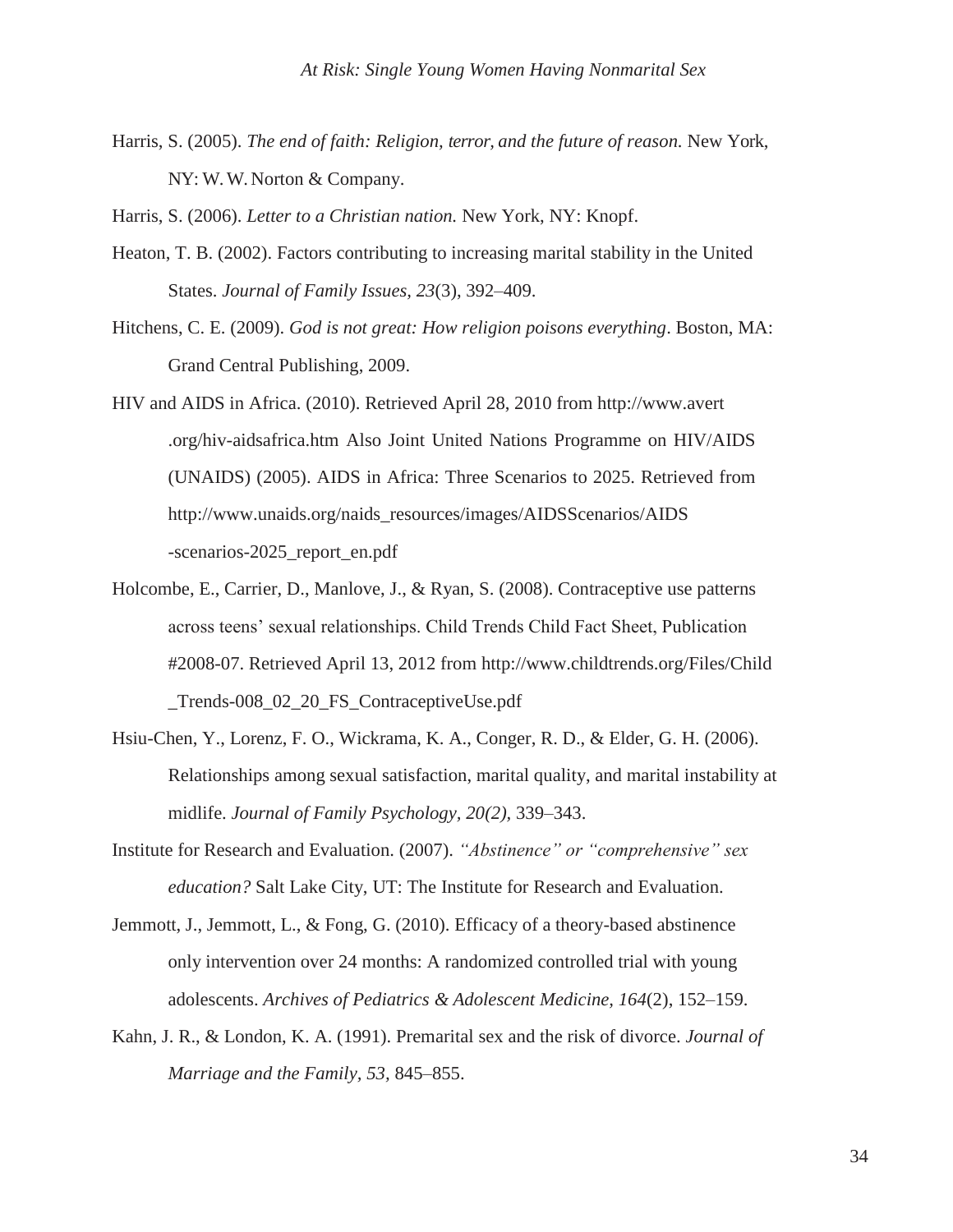- Kearney, M. S. (2009). Teen and nonmarital childbearing. National Bureau of Economic Research, Research Summary, #1, Retrived April 12, 2012 from http://www.nber .org/reporter/2009number1/kearney.html
- Kern, J. (2008). *Seduced by sex: A journey out of false intimacy*. Cincinnati, OH: Standard Publishing.
- Kidd, S. A., Eskenazi, B., & Wyrobek, J. J. (2001). Effects of male age on semen quality and fertility: A review of the literature. *Fertility and Sterility, 75(*2), 237–248.
- Kost, K. & Henshaw, S. (2012). U.S. teenage pregnancies, births and abortions: 2008 national trends by age, race and ethnicity. Retrieved from http://www.guttmacher .org/pubs/USTPtrends08.pdf
- Kost, K., Singh, S., Vaughan, B., Trussell, J., & Bankole, A. (2008). Estimates of contraceptive failure from the 2002 National Survey of Family Growth. *Contraception, 77,* 16.

Kunz, J. (2011). *Think marriages & families*. New York, NY: Pearson Education, Inc.

- Lavoie, F. Robitaille, L. & Herbert, M. (2000). Teen dating relationships and aggression: An exploratory study. *Violence Against Women, 6* (6), 6–32.
- Levine, J. (2002). *Harmful to minors: The perils of protecting children from sex*. Minneapolis, MN: University of Minnesota Press.
- Lichter, D. T. (1990). Delayed marriage, marital homogamy, and the mate selection process among white women. *Social Science Quarterly, 71*(4), 802–811.
- Litzinger, S., & Gordon, K. C. (2005). Exploring relationships among communication, sexual satisfaction, and marital satisfaction. *Journal of Sex & Marital Therapy, 31,* 409–424.
- Lydon, J. E., Menzies-Toman, D., Burton, K., & Bell, C. (2008). If-then contingencies and the differential effects of the availability of an attractive alternative on relationship maintenance for men and women. *Journal of Personality and Social Psychology, 95*(1), 50–65.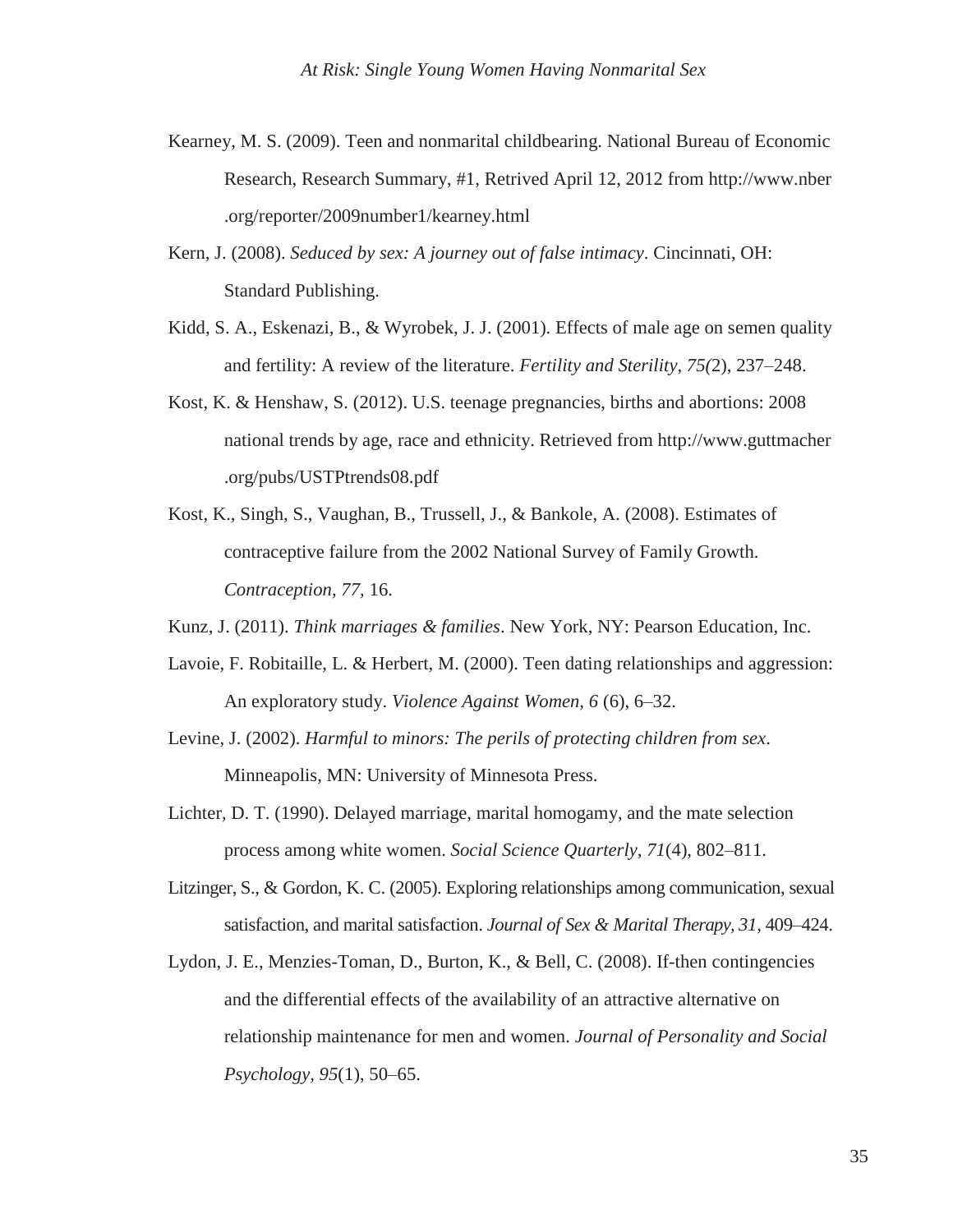- Lyons, H., Giordano, P. C., Manning, W. D., & Longmore, M. (2011). Identify, peer relationships, and adolescent girls' sexual behavior: An exploration of the contemporary double standard. *Journal of Sex Research, 48*(5), 437–449.
- Manlove, J., Terry-Humen, M. P., Papillo, A. R., Franzetta, K., Williams, S., & Ryan, S. (2002). *Preventing teenage pregnancy, childbearing, and sexually transmitted diseases: What the research shows*. Washington, DC: Child Trends.
- McIlhaney, J. S., & Bush, F. M. (2008). *Hooked: New science on how casual sex is affecting our children*. Chicago, IL: Northfield Publishing.
- Mcintosh, W. D., Locker, L., Briley, K., Ryan, R., & Scott, A. (2011). What do older adults seek in their potential romantic partners? *International Journal of Aging & Human Development, 72*(1), 67–82.
- Miller, E., Decker, M. R., Reed, E. et al. (2007). Male partner pregnancy-promoting behaviors and adolescent partner violence: Findings from a qualitative study with adolescent females. *Ambulatory Pediatrics, 7*(4), 360–368.
- Morris, R. S. (2010). Aging, reproduction, and fertility. Retrieved February 6, 2011 from <http://www.infertilityspecialist.com/> age\_infertility\_morrist.html
- National Center for HIV/AIDS, Viral Hepatitis, STD, and TB Prevention. (2010). Annual Report Fiscal Year 2010. Retrieved April 12, 2012 from [http://www.cdc.gov](http://www.cdc.gov/) /nchhstp/docs/NCHHSTP-AnnualRep-FY2010.pdf
- National Institute of Mental Health. (2012). The teen brain: Still under construction. Retrieved March 24, 2012 from<http://www.nimh.nih.gov/health/publications/the> -teen-brain-still-under-construction/complete-index.shtml
- Nelson, C., Bloom, F., Cameron, J., Amaral, D., Dahl, R., & Pine, D. (2002). An integrative, multidisciplinary approach to the study of brain-behavior relations in the context of typical and atypical development. *Development and Psychopathology, 14,* 499–520.

Nicholi, A. (2003). *The question of God*. New York, NY: Simon & Schuster.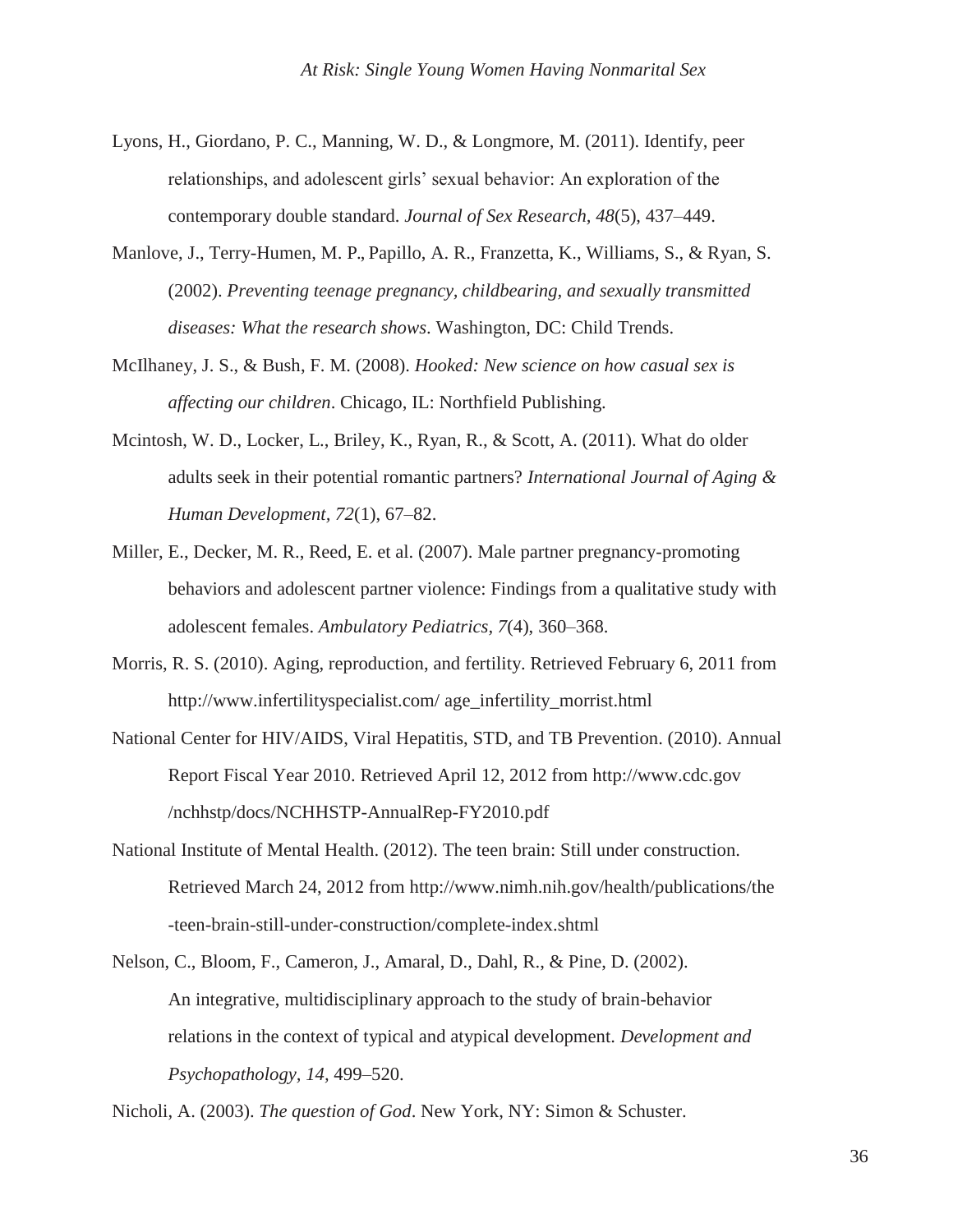- Olsho, L., Cohen, J., Klein, D., Johnson, A., & Locke, G. (2009). National survey of adolescents and their parents: Attitudes and opinions about sex and abstinence. Project No. 6005 Final Report, prepared for U.S. Department of Health and Human Services. Retrieved January 1, 2012 from [http://www.acf.hhs.gov](http://www.acf.hhs.gov/) /programs/fysb/content/docs/20090226\_abstinence.pdf
- Oman, R., Vesely, S., Kegler, M., & McLeroy, K. (2003). A youth development approach to profiling sexual abstinence. *American Journal of Health Behavior, 27,* 80–93.

Overman, D. L. (2009). *A case for the existence of God.* New York, NY: Rowan & Littlefield.

- Pawlik-Kienlen, L. (2009). How a woman's age affects her fertility—age andpregnancy. Retrieved February 7, 2011 from<http://theadventurouswriter.com/blogbaby/>
- Polkinghorne, J. (2003). *Belief in God in an age of science.* Boston, MA: Yale University Press.
- Popenoe, D., & Whitehead, B. D. (2002). *Should we live together? What young adults need to know about cohabitation before marriage—a comprehensive review of recent research*  (2nd ed.). New Brunswick, NJ: TheNational Marriage Project, Rutgers University.
- Portner, J. (2001). *One in thirteen: the silent epidemic of teen suicide*. Beltsville, MD: Robins Lane Press.
- Prevalence. (2008). Oral Abstract D4a—Prevalence of sexually transmitted infections and bacterial vaginosis among female adolescents in the United States: Data from the National Health and Nutritional Examination Survey (NHANES) 2003–2004; presented at the National STD Prevention Conference, March 11, 2008. Retrieved fro[m http://www.cdc.gov](http://www.cdc.gov/) /stdconference/2008/media/summaries-11march2008.htm#tues1.affects-her-fertility/
- Rector, R. E., Johnson, K., & Noyes, L. (2003). Sexually active teenagers are more likely to be depressed and to attempt suicide. *A report of the Heritage Center for Data Analysis*. Washington, DC: The Heritage Foundation.
- Regan, P. C. (2008). *The mating game: A primer on love, sex, and marriage.* Thousand Oaks, CA: Sage.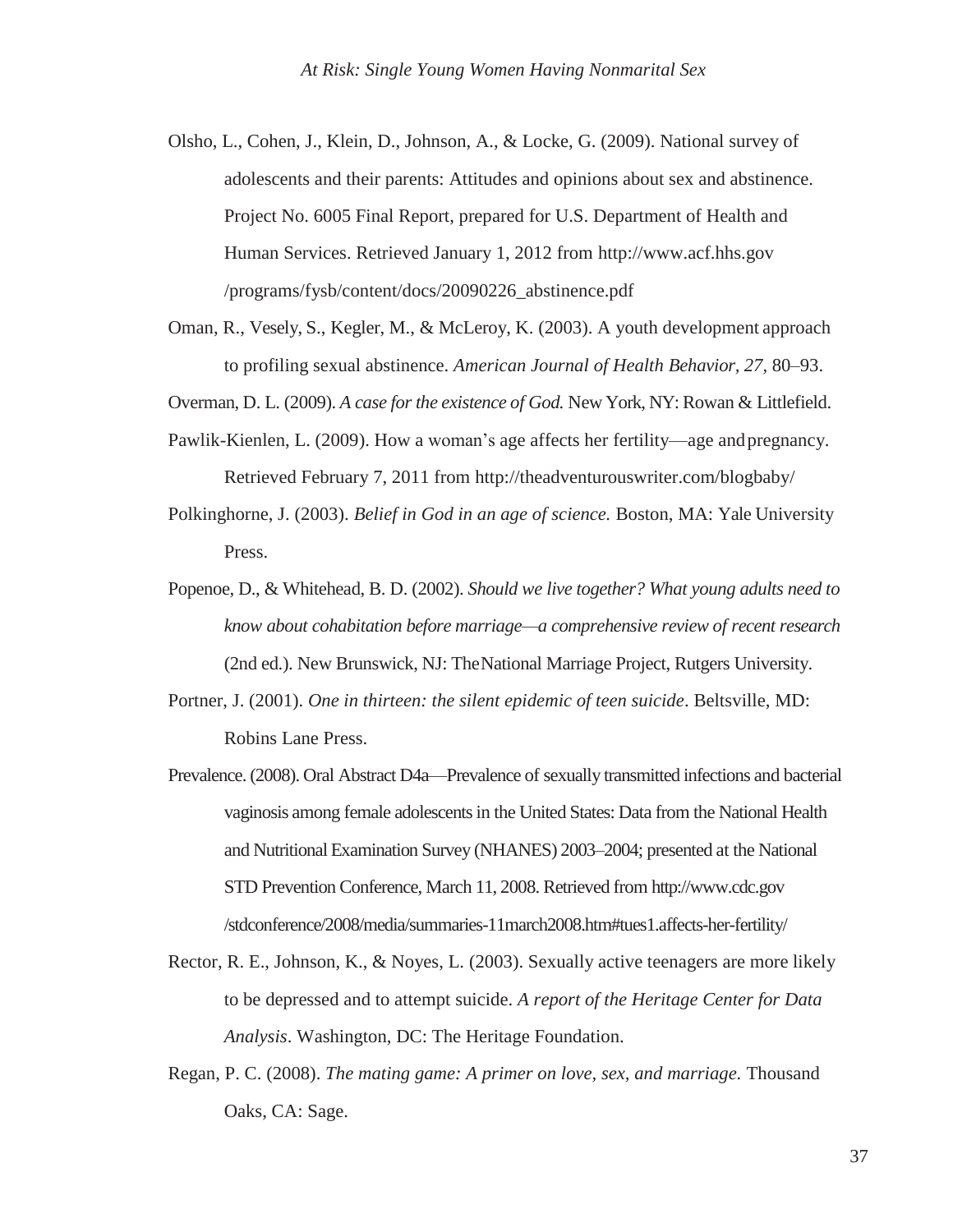- Rosenquist, S. E. (2012). Is oral sex really a dangerous carcinogen? Let's take a closer look. *The Journal of Sexual Medicine,* available via e-release only.
- Sanders, A. E., Slade, G. D., & Patton, L. L. (2012). National prevalence of oral HPV infection and related risk factors in the U.S. adult population. *Oral Diseases,*  available via e-release only.
- Santrock, J. W. (2008). *Essentials of life-span development*. Boston, MA: McGraw Hill.
- Sather, L., & Zinn, K. (2002). Effects of abstinence-only education on adolescent attitudes and values concerning premaritalsexualintercourse.*Family &Community Health, 25*, 1–15.

Sax, L. (2005). *Why gender matters.* New York, NY: Doubleday.

- Scafidi, B. (2008). The taxpayer costs of divorce and unwed childbearing: First-ever estimates for the nation and all 50 states. Retrieved May 9, 2012 from [http://www.americanvalues.org/html/coff\\_mediaadvisory.htm](http://www.americanvalues.org/html/coff_mediaadvisory.htm)
- Sexual Health Statistics. (2006). Sexual health statistics for teenagers and young adults in the United States. Available from the Kaiser Family Foundation, [http://www.kff.org/womenshealth/ u](http://www.kff.org/womenshealth/)pload/3040-03.pdf
- Sheffield, R. (2011). Price of unwed births far greater than the hospital bills. *The Foundry*. Retrieved May 25, 2011 from<http://blog.heritage.org/2011/05/25/price> -of-unwed-births-far-greater-than-the-hospital-bills/
- Shuey, D. A., Babishangire, O. S., & Bagarukayo, H. (1999). Increased sexual abstinence among in-school adolescents as a result of school health education in Soroti district, Uganda. *Health Education Research, 14*(3), 411–419.
- Silveri, M. M., Rohan, M., Pimentel, P., Gruber, S., Rosso, I., & Yurgelun-Todd, D. (2006). Sex differences in the relationship between white matter microstructure and impulsivity in adolescents. *Magnetic Resonance Imaging, 24,* 833–841.
- Sprecher, S. (1988). Investment model, equity, and social support determinants of relationship commitment. *Social Psychology Quarterly, 51*(4), 318–328.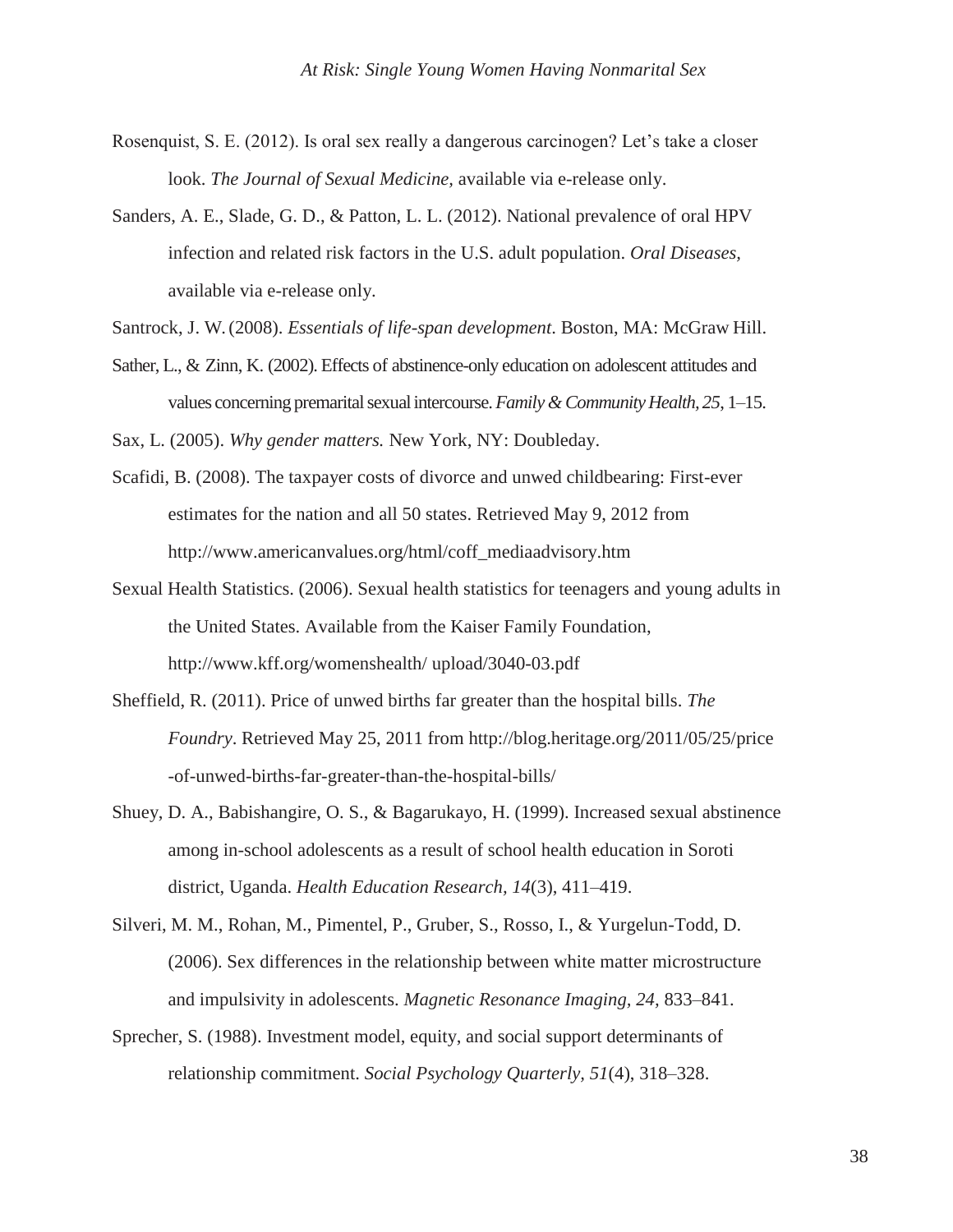Steenhuysen, J. (2008). Young love often marred by abuse. Retrieved January 14, 2012 from <http://uk.reuters.com/article/2008/07/08/us-violence-dating-idUKN0830906720080708>

Steinberg, L. (2005). *Adolescence* (7th Ed.). Boston, MA: McGraw Hill.

- Steinberg, L. (2007). Risk taking in adolescence: New perspective from brain and behavioral science. *Current Directions in Psychological Science, 16*(2), 55–59.
- Stepp, L. C. (2007). *Unhooked: How young women pursue sex, delay love and lose at both*. New York, NY: Riverhead Books.
- Strauch, B. (2003). *The primal teen: What new discoveries about the teenager brain tell us about our kids*. New York, NY: Knopf Doubleday.
- Sultan, C. (2004). *Adolescent gynecology: Evidence-based clinical practice*. Basel, Switzerland: Karger.
- Teen Suicide Statistics. (2012). Articles retrieved April 4, 2012 at [http://www](http://www/) .teendepression.org/related/teen-suicide-statistics/
- Terry-Humen, E. Manlove, J., & Moore, K. A. (2001). Births outside of marriage: Perceptions vs. reality. *Child Trends Research Brief.* Retrieved April 13, 2012 from [http://www.childtrends.org/files/rb\\_032601.pdf](http://www.childtrends.org/files/rb_032601.pdf)
- Tortolero, S., Markam, C., Peskin, M., Shegog, R., Addy, R., Escrobar-Chaves, S., & Baumler, E. (2010). It's your game: Keep it real: Delaying sexual behavior with an effective middle school program. *Journal of Adolescent Health, 46*(2), 169–179.
- U.S. Department of Justice, Bureau of Justice Statistics. (2001). *Special report: Intimate partner violence and age of victim, 1993–1999* (Oct. 2001, rev. 11/28/01).
- Van Noord-Zaadstra, B. M., Looman, C. W., Assbach, J. D. et al. (1991). Delaying childbearing: effect of age on fecundity and outcome of pregnancy. *British Medical Journal, 302,* 1361–1378.
- Veevers, J. (2003). Marriage squeeze. *International encyclopedia of marriage and Family*. Retrieved April 12, 2012 from [http://www.encyclopedia.com](http://www.encyclopedia.com/) /doc/1G2-3406900292.html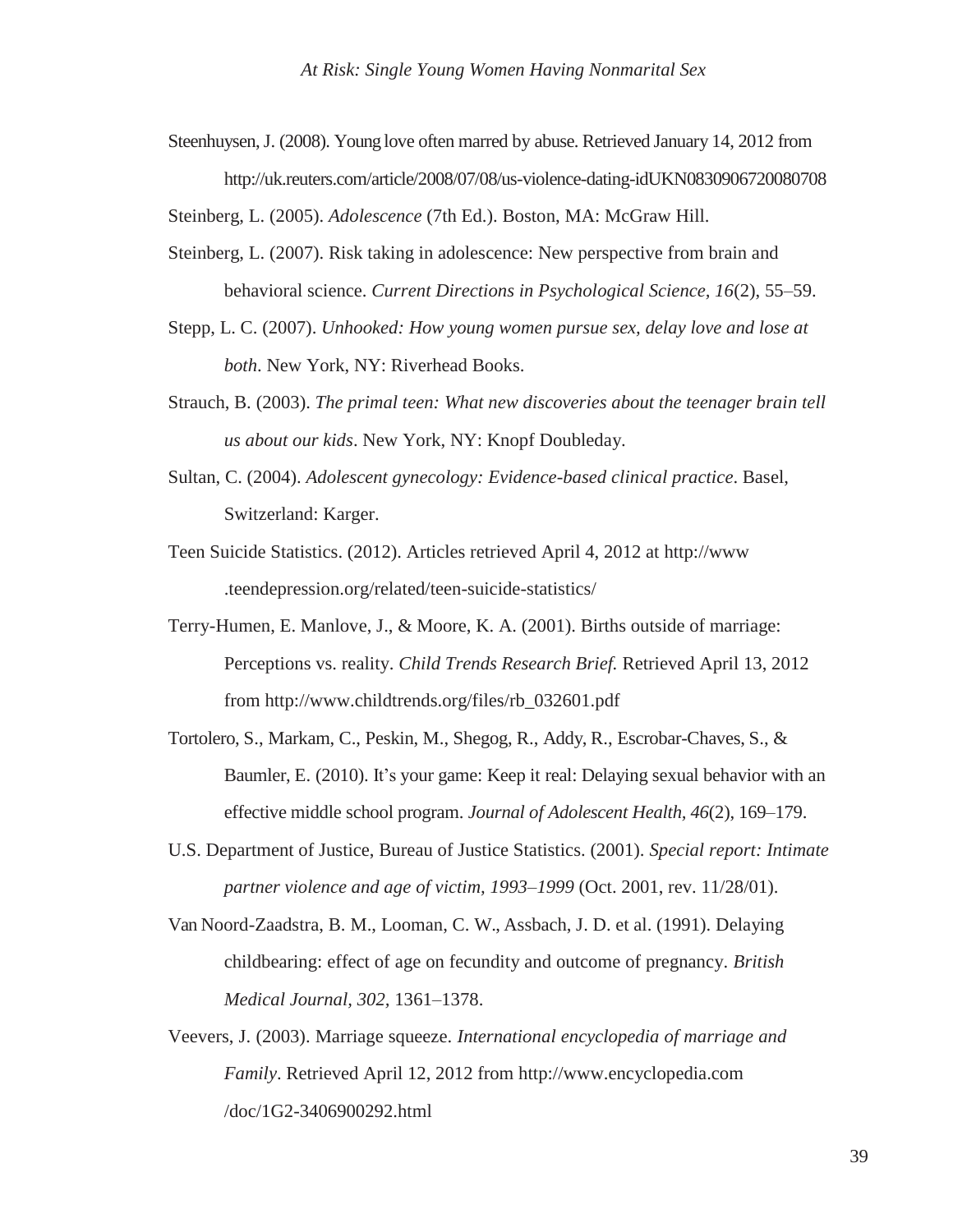- Waller, M. W., Hallfors, D., Halpern, C., Iritani, B., Ford, C., & Guo, G. (2006). Gender differences in associations between depressive symptoms and patterns of substance use and risk sexual behavior among a nationally representative sample of U.S. adolescents. *Archives of Women's Mental Health, 9,* 139–150.
- Walsh, D. A. (2005). *Why do they act that way? A survival guide to the adolescent brain for you and your teen*. New York, NY: Simon & Schuster.
- Weed, S. E., Ericksen, I., Lewis, A., Grant, G., & Wibberly, K. (2008). An abstinence program's impact on cognitive mediators and sexual initiation. *American Journal of Health Behavior, 32*(1), 60–73.
- Weinberger, D. R, Elvevag, B., & Giedd, J. (2005). *The adolescent brain: A work in progress*. Retrieved January 2, 2009 fro[mhttp://www.teenpregnacy.org](http://www.teenpregnacy.org/)
- Young, M., Luquis, R., Denny, G., & Young, T. (1998). Correlates of sexual satisfaction in marriage. *The Canadian Journal of Human Sexuality, 7*(2), 115–127.
- Yurgelun-Todd, D. (2007). Emotional and cognitive changes during adolescence. *Current Opinion in Neurobiology, 17,* 251–257.
- Zavodny, M. (2001). Effects of partner's characteristics on teenage pregnancy and its resolution. *Family Planning Perspectives*, *33* (5), 192–200.